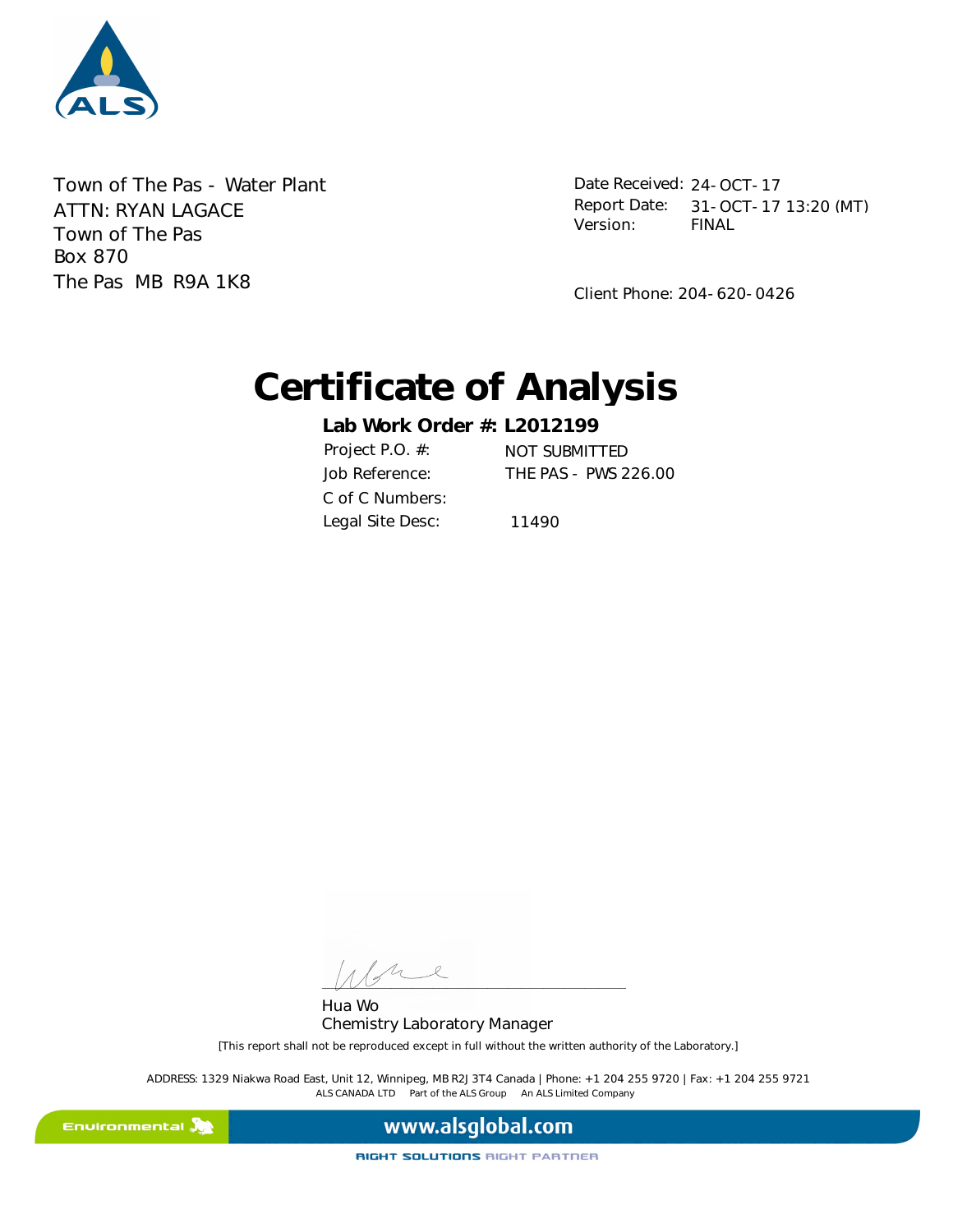

## **ANALYTICAL REPORT 31-OCT-17 13:20 (MT)**

### **Physical Tests (WATER)**

|                               |          |                            | ALS ID       | L2012199-1  |            | L2012199-2     |            |
|-------------------------------|----------|----------------------------|--------------|-------------|------------|----------------|------------|
|                               |          |                            | Sampled Date | 23-OCT-17   |            | 23-OCT-17      |            |
|                               |          |                            | Sampled Time | 14:00       |            | 14:00          |            |
|                               |          |                            | Sample ID    | THE PAS 1 - |            | THE PAS 2 -    |            |
| Analyte                       | Unit     | Guide<br>Limit #1 Limit #2 | Guide        | <b>RAW</b>  |            | <b>TREATED</b> |            |
| Colour, True                  | CU       | 15                         |              | 10.7        |            | < 5.0          |            |
| Conductivity                  | umhos/cm |                            |              | 333         |            | 337            |            |
| Hardness (as CaCO3)           | mg/L     |                            |              | 170         | <b>HTC</b> | 155            | <b>HTC</b> |
| Langelier Index (4 C)         | No Unit  |                            |              | 0.18        |            | -0.76          |            |
| Langelier Index (60 C)        | No Unit  |                            |              | 0.95        |            | 0.0086         |            |
| рH                            | pH units | 7.00-10.5                  |              | 8.11        |            | 7.29           |            |
| <b>Total Dissolved Solids</b> | mg/L     | 500                        |              | 235         |            | 240            |            |
| Transmittance, UV (254 nm)    | %T/cm    |                            |              | 68.5        |            | 87.5           |            |
| Turbidity                     | NTU      |                            |              | 124         |            | 0.28           |            |

**Federal Guidelines for Canadian Drinking Water Quality (MAR, 2015) #1: GCDWQ - Aesthetic Objective/Other Value**

**#2: GCDWQ - Maximum Acceptable Concentrations (MACs)**

#### **Anions and Nutrients (WATER)**

|                              |      |                            | ALS ID                   | L2012199-1  | L2012199-2     |
|------------------------------|------|----------------------------|--------------------------|-------------|----------------|
|                              |      |                            | Sampled Date             | 23-OCT-17   | 23-OCT-17      |
|                              |      |                            | Sampled Time             | 14:00       | 14:00          |
|                              |      |                            | Sample ID                | THE PAS 1 - | THE PAS 2 -    |
| Analyte                      | Unit | Guide<br>Limit #1 Limit #2 | Guide                    | <b>RAW</b>  | <b>TREATED</b> |
| Alkalinity, Total (as CaCO3) | mg/L |                            |                          | 139         | 112            |
| Ammonia, Total (as N)        | mg/L |                            |                          | 0.049       | < 0.010        |
| Bicarbonate (HCO3)           | mg/L |                            |                          | 169         | 137            |
| Bromide (Br)                 | mg/L | -                          | $\overline{\phantom{a}}$ | 0.022       | < 0.010        |
| Carbonate (CO3)              | mg/L |                            |                          | <0.60       | <0.60          |
| Chloride (CI)                | mg/L | 250                        |                          | 8.86        | 12.3           |
| Fluoride (F)                 | mg/L | -                          | 1.5                      | 0.128       | 0.083          |
| Hydroxide (OH)               | mg/L | -                          | $\overline{\phantom{a}}$ | < 0.34      | < 0.34         |
| Nitrate (as N)               | mg/L | ۰                          | 10                       | 0.0388      | 0.0376         |
| Nitrite (as N)               | mg/L |                            | 1                        | < 0.0010    | < 0.0010       |
| Sulfate (SO4)                | mg/L | 500                        |                          | 48.1        | 66.6           |

**Federal Guidelines for Canadian Drinking Water Quality (MAR, 2015) #1: GCDWQ - Aesthetic Objective/Other Value**

**#2: GCDWQ - Maximum Acceptable Concentrations (MACs)**

#### **Organic / Inorganic Carbon (WATER)**

|                             |      | ALS ID<br>Sampled Date<br>Sampled Time | L2012199-1<br>23-OCT-17<br>14:00 | L2012199-2<br>23-OCT-17<br>14:00 |
|-----------------------------|------|----------------------------------------|----------------------------------|----------------------------------|
|                             |      | Sample ID                              | THE PAS 1 -                      | THE PAS 2 -                      |
| Analyte                     | Unit | Guide<br>Guide<br>Limit #1 Limit #2    | <b>RAW</b>                       | <b>TREATED</b>                   |
| Dissolved Organic Carbon    | mg/L | ۰                                      | 7.72                             | 5.02                             |
| <b>Total Organic Carbon</b> | mg/L | ٠                                      | 9.89                             | 5.90                             |

**Federal Guidelines for Canadian Drinking Water Quality (MAR, 2015)**

**#1: GCDWQ - Aesthetic Objective/Other Value**

**#2: GCDWQ - Maximum Acceptable Concentrations (MACs)**

Detection Limit for result exceeds Guide Limit. Assessment against Guide Limit cannot be made.

Analytical result for this parameter exceeds Guide Limit listed on this report.

\* Please refer to the Reference Information section for an explanation of any qualifiers noted.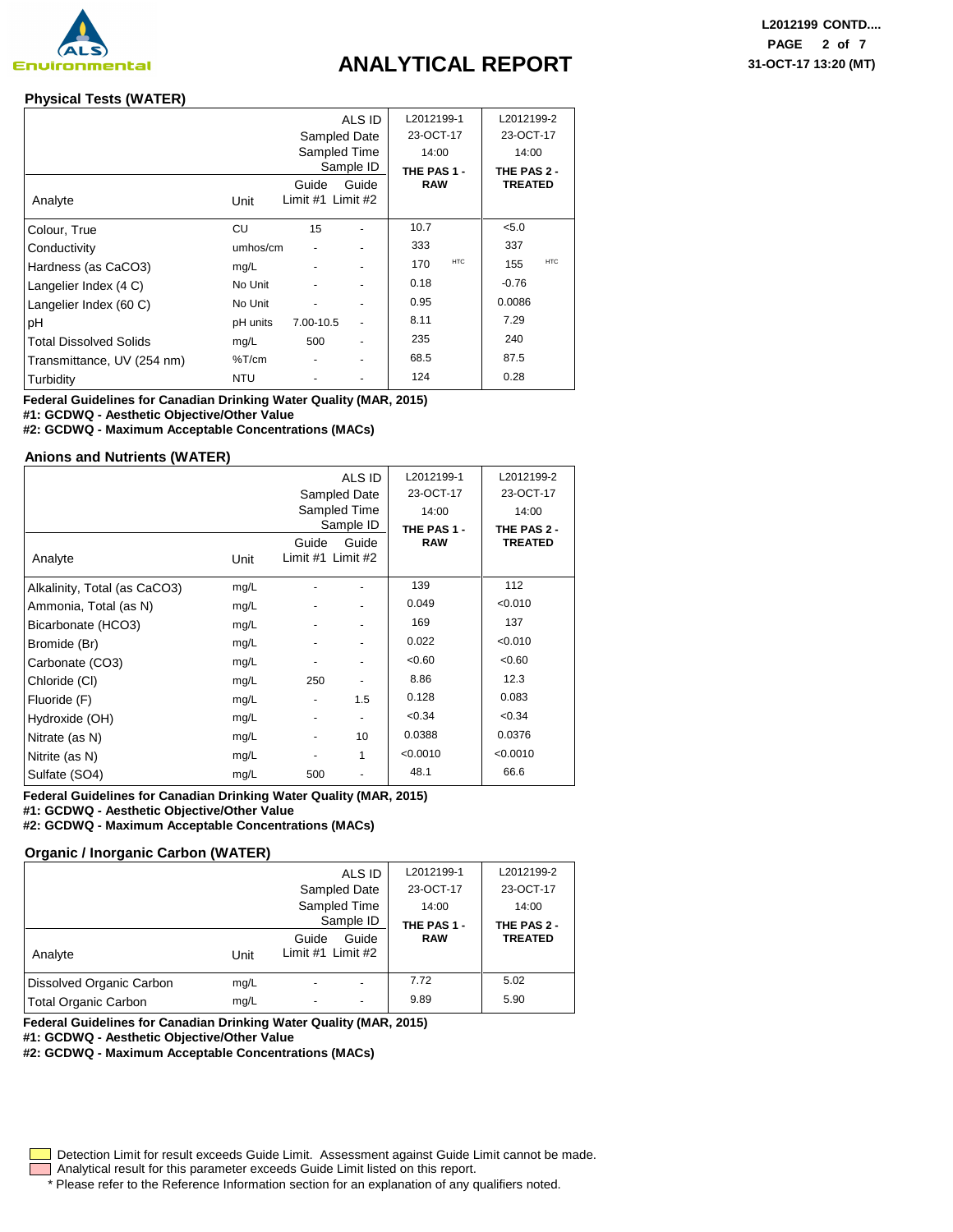

## **ANALYTICAL REPORT 31-OCT-17 13:20 (MT)**

### **Total Metals (WATER)**

|                       |      |                   | ALS ID                    | L2012199-1           | L2012199-2           |
|-----------------------|------|-------------------|---------------------------|----------------------|----------------------|
|                       |      |                   | Sampled Date              | 23-OCT-17            | 23-OCT-17            |
|                       |      |                   | Sampled Time<br>Sample ID | 14:00<br>THE PAS 1 - | 14:00<br>THE PAS 2 - |
|                       |      | Guide             | Guide                     | <b>RAW</b>           | TREATED              |
| Analyte               | Unit | Limit #1 Limit #2 |                           |                      |                      |
| Aluminum (Al)-Total   | mg/L | 0.1               | $\overline{\phantom{a}}$  | 0.507                | 0.0243               |
| Antimony (Sb)-Total   | mg/L | ٠                 | 0.006                     | 0.00018              | 0.00016              |
| Arsenic (As)-Total    | mg/L |                   | 0.01                      | 0.00174              | 0.00035              |
| Barium (Ba)-Total     | mg/L |                   | 1                         | 0.0874               | 0.0622               |
| Beryllium (Be)-Total  | mg/L |                   |                           | 0.00011              | < 0.00010            |
| Bismuth (Bi)-Total    | mg/L |                   |                           | < 0.000050           | < 0.000050           |
| Boron (B)-Total       | mg/L |                   | 5                         | 0.026                | 0.025                |
| Cadmium (Cd)-Total    | mg/L |                   | 0.005                     | 0.0000933            | 0.0000107            |
| Calcium (Ca)-Total    | mg/L |                   |                           | 38.7                 | 35.6                 |
| Cesium (Cs)-Total     | mg/L |                   | $\overline{\phantom{a}}$  | 0.000041             | < 0.000010           |
| Chromium (Cr)-Total   | mg/L |                   | 0.05                      | 0.00072              | < 0.00010            |
| Cobalt (Co)-Total     | mg/L | ä,                |                           | 0.00112              | < 0.00010            |
| Copper (Cu)-Total     | mg/L | 1                 | $\blacksquare$            | 0.0103               | 0.00226              |
| Iron (Fe)-Total       | mg/L | 0.3               |                           | 1.72                 | < 0.010              |
| Lead (Pb)-Total       | mg/L |                   | 0.01                      | 0.00225              | < 0.000050           |
| Lithium (Li)-Total    | mg/L |                   |                           | 0.0115               | 0.0063               |
| Magnesium (Mg)-Total  | mg/L | ٠                 |                           | 17.7                 | 16.2                 |
| Manganese (Mn)-Total  | mg/L | 0.05              | ۰                         | 0.0758               | 0.00658              |
| Molybdenum (Mo)-Total | mg/L |                   |                           | 0.000695             | 0.000956             |
| Nickel (Ni)-Total     | mg/L |                   |                           | 0.00334              | 0.00115              |
| Phosphorus (P)-Total  | mg/L |                   |                           | 0.092                | < 0.050              |
| Potassium (K)-Total   | mg/L |                   |                           | 2.69                 | 2.47                 |
| Rubidium (Rb)-Total   | mg/L |                   | $\blacksquare$            | 0.00201              | 0.00089              |
| Selenium (Se)-Total   | mg/L |                   | 0.05                      | 0.000167             | 0.000175             |
| Silicon (Si)-Total    | mg/L |                   |                           | 1.60                 | 0.81                 |
| Silver (Ag)-Total     | mg/L |                   |                           | < 0.000010           | < 0.000010           |
| Sodium (Na)-Total     | mg/L | 200               | ٠                         | 17.9                 | 16.3                 |
| Strontium (Sr)-Total  | mg/L |                   |                           | 0.253                | 0.236                |
| Sulfur (S)-Total      | mg/L |                   |                           | 16.9                 | 23.3                 |
| Tellurium (Te)-Total  | mg/L |                   |                           | < 0.00020            | < 0.00020            |
| Thallium (TI)-Total   | mg/L |                   |                           | 0.000013             | < 0.000010           |
| Thorium (Th)-Total    | mg/L |                   |                           | 0.00017              | < 0.00010            |
| Tin (Sn)-Total        | mg/L |                   |                           | 0.00011              | < 0.00010            |
|                       |      |                   |                           |                      |                      |

**Federal Guidelines for Canadian Drinking Water Quality (MAR, 2015) #1: GCDWQ - Aesthetic Objective/Other Value**

**#2: GCDWQ - Maximum Acceptable Concentrations (MACs)**

**L2012199 CONTD.... PAGE 3 of 7**

Analytical result for this parameter exceeds Guide Limit listed on this report. Detection Limit for result exceeds Guide Limit. Assessment against Guide Limit cannot be made.

\* Please refer to the Reference Information section for an explanation of any qualifiers noted.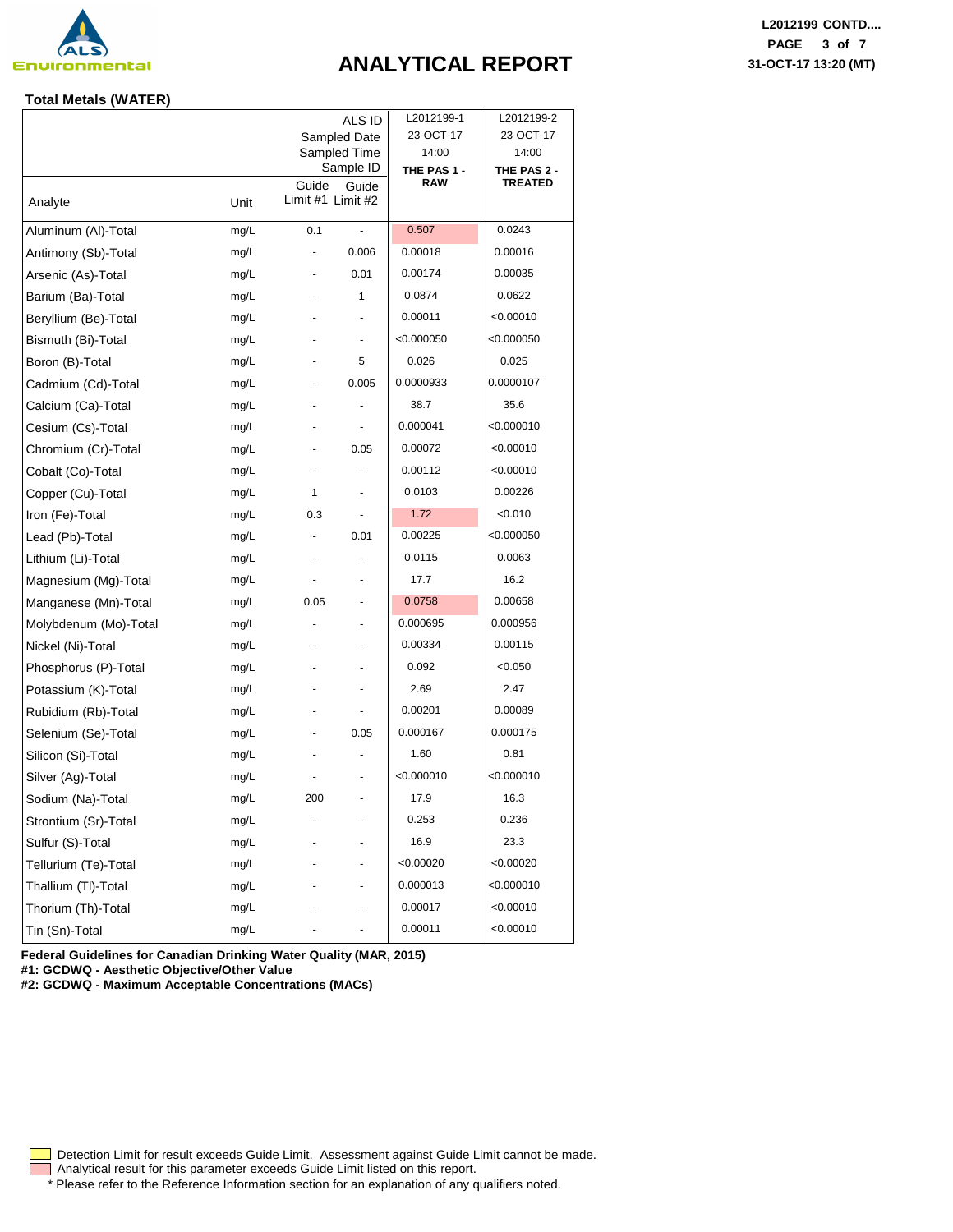

## **ANALYTICAL REPORT 31-OCT-17 13:20 (MT)**

### **Total Metals (WATER)**

|                      |      |                   | ALS ID                   | L2012199-1  | L2012199-2     |
|----------------------|------|-------------------|--------------------------|-------------|----------------|
|                      |      |                   | Sampled Date             | 23-OCT-17   | 23-OCT-17      |
|                      |      |                   | Sampled Time             | 14:00       | 14:00          |
|                      |      |                   | Sample ID                | THE PAS 1 - | THE PAS 2 -    |
|                      |      | Guide             | Guide                    | <b>RAW</b>  | <b>TREATED</b> |
| Analyte              | Unit | Limit #1 Limit #2 |                          |             |                |
| Titanium (Ti)-Total  | mg/L |                   |                          | 0.00788     | < 0.00030      |
| Tungsten (W)-Total   | mg/L |                   | $\overline{\phantom{a}}$ | < 0.00010   | < 0.00010      |
| Uranium (U)-Total    | mg/L | -                 | 0.02                     | 0.000916    | 0.000191       |
| Vanadium (V)-Total   | mg/L |                   | $\overline{\phantom{a}}$ | 0.00275     | < 0.00050      |
| Zinc (Zn)-Total      | mg/L | 5                 | $\overline{\phantom{a}}$ | 0.0153      | 0.0037         |
| Zirconium (Zr)-Total | mg/L |                   |                          | 0.00108     | < 0.000060     |

**Federal Guidelines for Canadian Drinking Water Quality (MAR, 2015)**

**#1: GCDWQ - Aesthetic Objective/Other Value**

**#2: GCDWQ - Maximum Acceptable Concentrations (MACs)**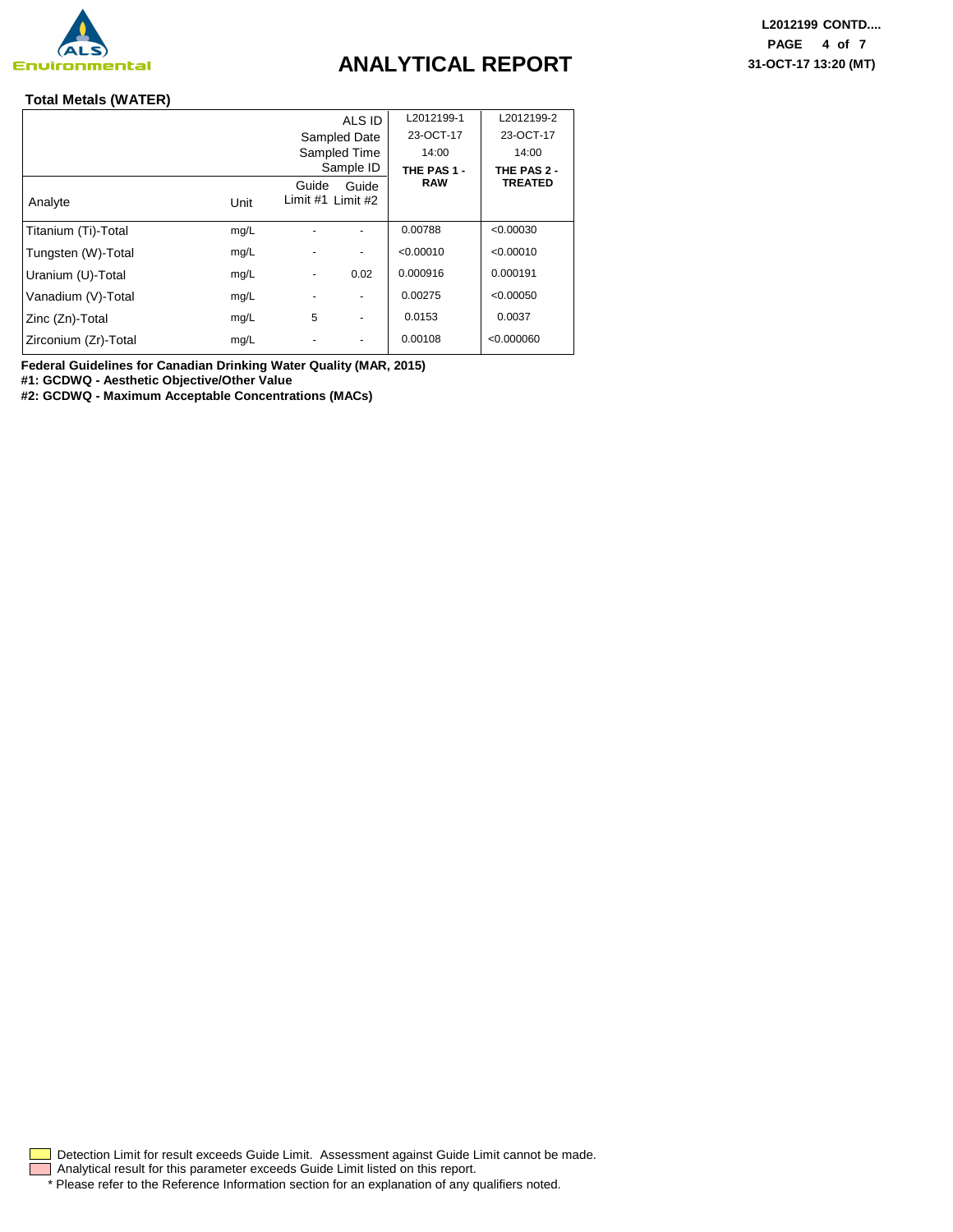## **Reference Information**

**Qualifiers for Individual Parameters Listed:**

#### HTC Hardness was calculated from Total Ca and/or Mg concentrations and may be biased high (dissolved Ca/Mg results unavailable). Qualifier Description **ALK-CO3CO3-CALC-WP ALK-HCO3HCO3-CALC-WP ALK-OHOH-CALC-WP ALK-TITR-WP BR-L-IC-N-WP C-DOC-HTC-WP C-TOC-HTC-WP CL-L-IC-N-WP COLOUR-TRUE-WP EC-WP ETL-LANGELIER-4-WP ETL-LANGELIER-60-WP F-IC-N-WP HARDNESS-CALC-WP** Alkalinity, Carbonate Alkalinity, Bicarbonate Alkalinity, Hydroxide Alkalinity, Total (as CaCO3) Bromide in Water by IC (Low Level) Dissolved Organic Carbon by **Combustion** Total Organic Carbon by Combustion APHA 5310 B-WP Chloride in Water by IC (Low Level) Colour, True **Conductivity** Langelier Index 4C Langelier Index 60C Fluoride in Water by IC Hardness Calculated **Methods Listed (if applicable):** ALS Test Code **Matrix** Test Description **Water Water Water Water Water Water Water Water Water Water Water Water Water** Water CALCULATION CALCULATION CALCULATION APHA 2320B EPA 300.1 (mod)-LR APHA 5310 B-WP EPA 300.1 (mod) APHA 2120C APHA 2510B **Calculated** Calculated EPA 300.1 (mod) APHA 2340B Method Reference\*\* The Alkalinity of water is a measure of its acid neutralizing capacity.Alkalinity is imparted by bicarbonate, carbonate and hydroxide components of water. The fraction of alkalinity contributed by carbonate is calculated and reported as mg CO3 2-/L. The Alkalinity of water is a measure of its acid neutralizing capacity.Alkalinity is imparted by bicarbonate, carbonate and hydroxide components of water. The fraction of alkalinity contributed by bicarbonate is calculated and reported as mg HCO3-/L The Alkalinity of water is a measure of its acid neutralizing capacity.Alkalinity is imparted by bicarbonate, carbonate and hydroxide components of water. The fraction of alkalinity contributed by hydroxide is calculated and reported as mg OH-/L. The Alkalinity of water is a measure of its acid neutralizing capacity. Alkalinity is imparted by bicarbonate, carbonate and hydroxide components of water. Total alkalinity is determined by titration with a strong standard mineral acid to the successive HCO3- and H2CO3 endpoints indicated electrometrically. Inorganic anions are analyzed by Ion Chromatography with conductivity and/or UV detection. Filtered (0.45 um) sample is acidified and purged to remove inorganic carbon, then injected into a heated reaction chamber where organic carbon is oxidized to CO2 which is then transported in the carrier gas stream and measured via a non-dispersive infrared analyzer. Sample is acidified and purged to remove inorganic carbon, then injected into a heated reaction chamber where organic carbon is oxidized to CO2 which is then transported in the carrier gas stream and measured via a non-dispersive infrared analyzer. Inorganic anions are analyzed by Ion Chromatography with conductivity and/or UV detection. True Colour is measured spectrophotometrically by comparison to platinum-cobalt standards using the single wavelength method (450 - 465 nm) after filtration of sample through a 0.45 um filter. Colour measurements can be highly pH dependent, and apply to the pH of the sample as received (at time of testing), without pH adjustment. Concurrent measurement of sample pH is recommended. Conductivity of an aqueous solution refers to its ability to carry an electric current. Conductance of a solution is measured between two spatially fixed and chemically inert electrodes. Inorganic anions are analyzed by Ion Chromatography with conductivity and/or UV detection. Hardness (also known as Total Hardness) is calculated from the sum of Calcium and Magnesium concentrations, expressed in CaCO3 equivalents. Dissolved Calcium and Magnesium concentrations are preferentially used for the hardness calculation.

**IONBALANCE-CALC-WP** Ion Balance Calculation Water APHA 1030E

Cation Sum, Anion Sum, and Ion Balance (as % difference) are calculated based on guidance from APHA Standard Methods (1030E Checking Correctness of Analysis). Because all aqueous solutions are electrically neutral, the calculated ion balance (% difference of cations minus anions) should be near-zero.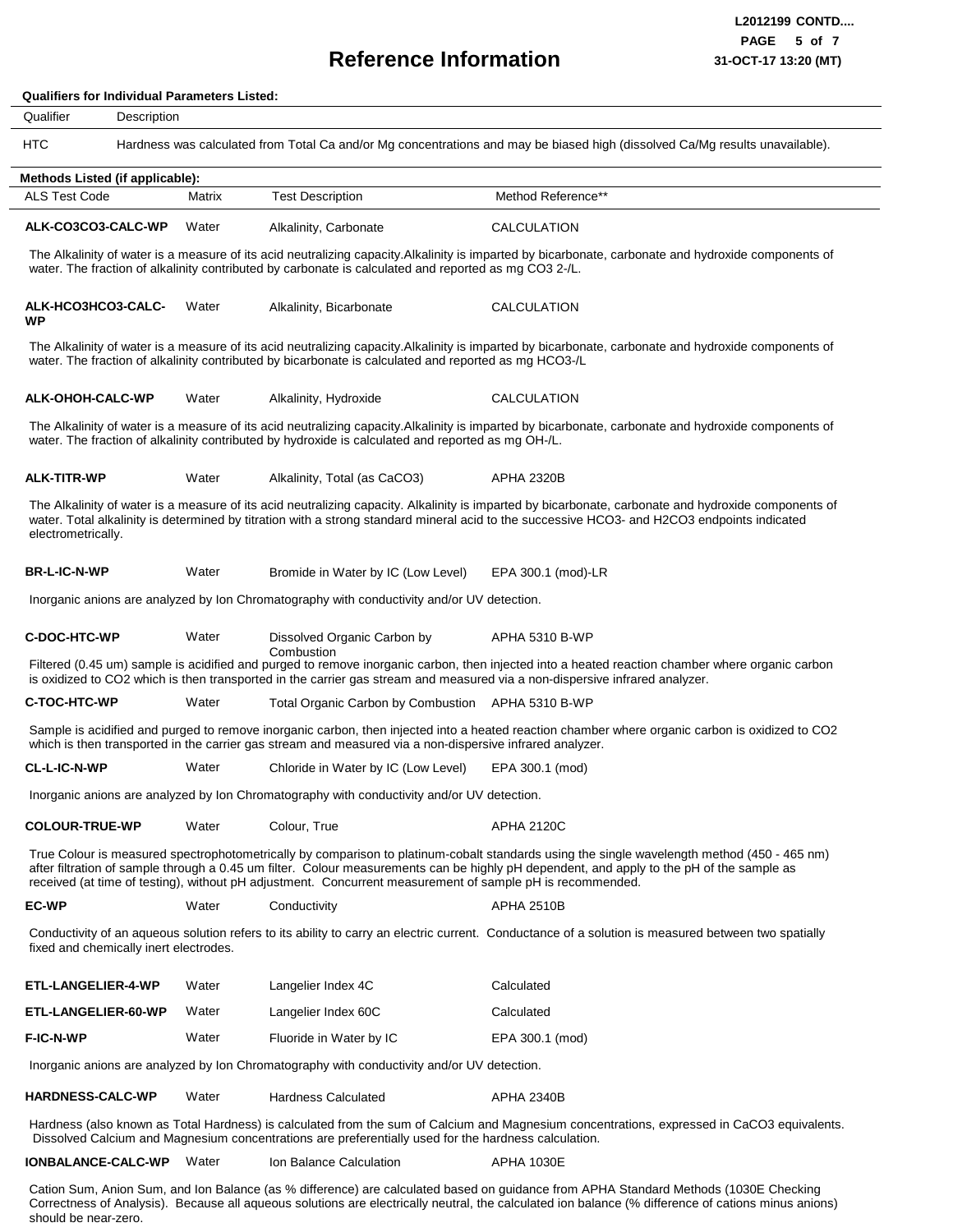## **Reference Information 31-OCT-17 13:20 (MT)**

 $\overline{\phantom{a}}$ 

| Methods Listed (if applicable):<br><b>ALS Test Code</b> | Matrix | <b>Test Description</b>                                                                                   | Method Reference**                                                                                                                                                                                                                                                                                |
|---------------------------------------------------------|--------|-----------------------------------------------------------------------------------------------------------|---------------------------------------------------------------------------------------------------------------------------------------------------------------------------------------------------------------------------------------------------------------------------------------------------|
|                                                         |        | (EC), and is reported as "Low EC" where $EC < 100$ uS/cm (umhos/cm). Ion Balance is calculated as:        | Cation and Anion Sums are the total meg/L concentration of major cations and anions. Dissolved species are used where available. Minor ions<br>are included where data is present. Ion Balance (as % difference) cannot be calculated accurately for waters with very low electrical conductivity |
|                                                         |        | Ion Balance (%) = [Cation Sum-Anion Sum] / [Cation Sum+Anion Sum]                                         |                                                                                                                                                                                                                                                                                                   |
| <b>MET-T-CCMS-WP</b>                                    | Water  | Total Metals in Water by CRC ICPMS EPA 200.2/6020A (mod.)                                                 |                                                                                                                                                                                                                                                                                                   |
|                                                         |        | Water samples are digested with nitric and hydrochloric acids, and analyzed by CRC ICPMS.                 |                                                                                                                                                                                                                                                                                                   |
|                                                         |        | Method Limitation (re: Sulfur): Sulfide and volatile sulfur species may not be recovered by this method.  |                                                                                                                                                                                                                                                                                                   |
| NH3-COL-WP                                              | Water  | Ammonia by colour                                                                                         | APHA 4500 NH3 F                                                                                                                                                                                                                                                                                   |
| nitroprusside and measured colourmetrically.            |        |                                                                                                           | Ammonia in water samples forms indophenol when reacted with hypochlorite and phenol. The intensity is amplified by the addition of sodium                                                                                                                                                         |
| NO2-L-IC-N-WP                                           | Water  | Nitrite in Water by IC (Low Level)                                                                        | EPA 300.1 (mod)                                                                                                                                                                                                                                                                                   |
|                                                         |        | Inorganic anions are analyzed by Ion Chromatography with conductivity and/or UV detection.                |                                                                                                                                                                                                                                                                                                   |
| NO3-L-IC-N-WP                                           | Water  | Nitrate in Water by IC (Low Level)                                                                        | EPA 300.1 (mod)                                                                                                                                                                                                                                                                                   |
|                                                         |        | Inorganic anions are analyzed by Ion Chromatography with conductivity and/or UV detection.                |                                                                                                                                                                                                                                                                                                   |
| <b>PH-WP</b>                                            | Water  | рH                                                                                                        | APHA 4500H                                                                                                                                                                                                                                                                                        |
| and a reference electrode.                              |        |                                                                                                           | The pH of a sample is the determination of the activity of the hydrogen ions by potentiometric measurement using a standard hydrogen electrode                                                                                                                                                    |
| SO4-IC-N-WP                                             | Water  | Sulfate in Water by IC                                                                                    | EPA 300.1 (mod)                                                                                                                                                                                                                                                                                   |
|                                                         |        | Inorganic anions are analyzed by Ion Chromatography with conductivity and/or UV detection.                |                                                                                                                                                                                                                                                                                                   |
| <b>TDS-WP</b>                                           | Water  | <b>Total Dissolved Solids (TDS)</b>                                                                       | APHA 2540 SOLIDS C,E                                                                                                                                                                                                                                                                              |
|                                                         |        | 2C. The increase in vial weight represents the total dissolved solids.                                    | A well-mixed sample is filtered through a glass fiber filter paper. The filtrate is then evaportaed to dryness in a pre-weighed vial and dried at 180 -                                                                                                                                           |
| <b>TURBIDITY-WP</b>                                     | Water  | Turbidity                                                                                                 | APHA 2130B (modified)                                                                                                                                                                                                                                                                             |
|                                                         |        | Turbidity in aqueous matrices is determined by the nephelometric method.                                  |                                                                                                                                                                                                                                                                                                   |
| UV-%TRANS-WP                                            | Water  | UV Transmittance (Calculated)                                                                             | <b>APHA 5910B</b>                                                                                                                                                                                                                                                                                 |
| The analysis is carried out without pH adjustment.      |        |                                                                                                           | Test method is adapted from APHA Method 5910B. A sample is filtered through a 0.45 um polyethersulfone (PES) filter and its UV Absorbance is<br>measured in a quartz cell at 254 nm. UV Transmittance is calculated from the UV Absorbance result and reported as UV Transmittance per cm.        |
|                                                         |        | **ALS test methods may incorporate modifications from specified reference methods to improve performance. |                                                                                                                                                                                                                                                                                                   |
| Chain of Custody Numbers:                               |        |                                                                                                           |                                                                                                                                                                                                                                                                                                   |
|                                                         |        |                                                                                                           | The last two letters of the above test code(s) indicate the laboratory that performed analytical analysis for that test. Refer to the list below:                                                                                                                                                 |
| <b>Laboratory Definition Code</b>                       |        | Laboratory Location                                                                                       |                                                                                                                                                                                                                                                                                                   |
| <b>WP</b>                                               |        | ALS ENVIRONMENTAL - WINNIPEG, MANITOBA, CANADA                                                            |                                                                                                                                                                                                                                                                                                   |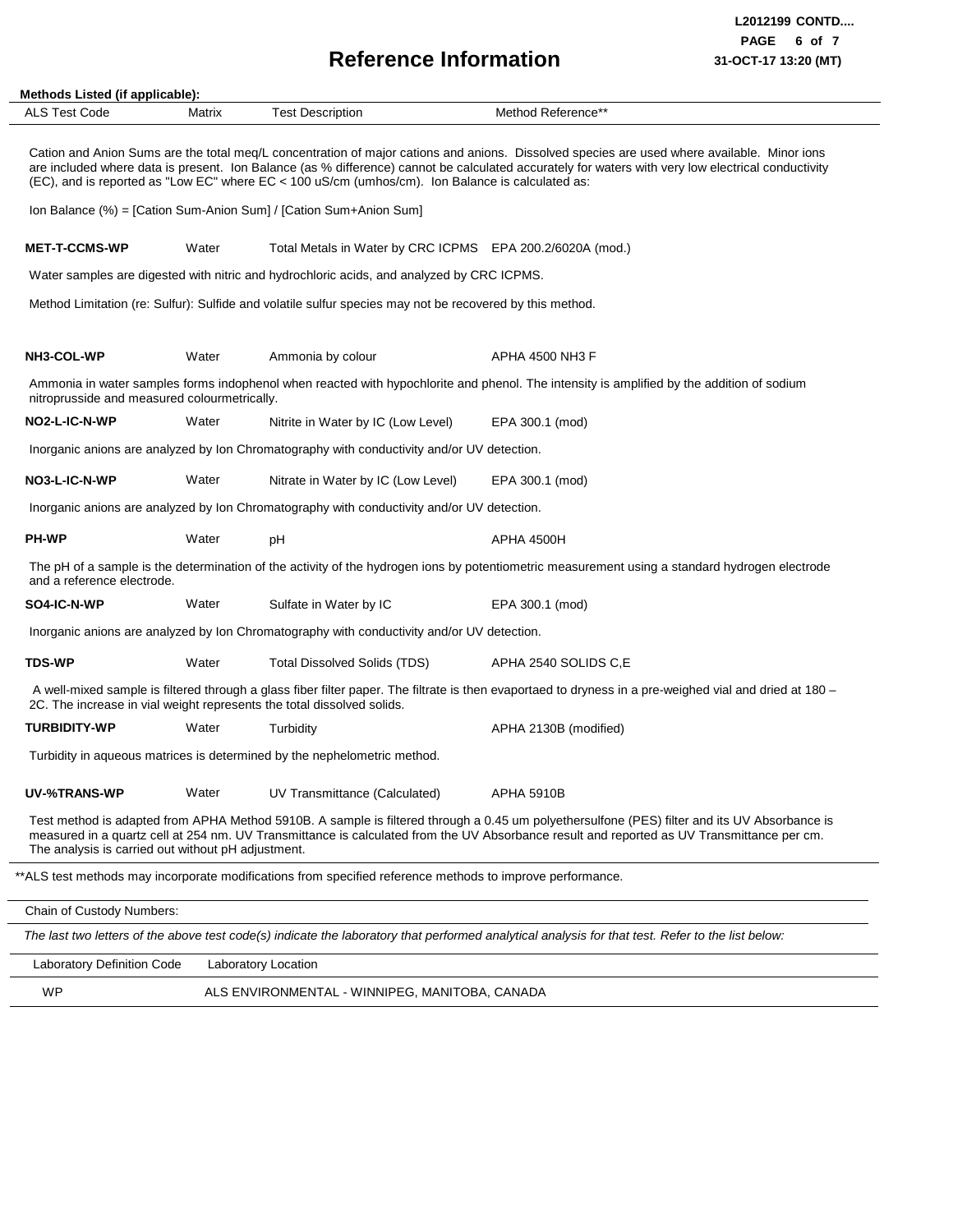## **Reference Information**

#### **GLOSSARY OF REPORT TERMS**

*Surrogates are compounds that are similar in behaviour to target analyte(s), but that do not normally occur in environmental samples. For applicable tests, surrogates are added to samples prior to analysis as a check on recovery. In reports that display the D.L. column, laboratory objectives for surrogates are listed there.*

*mg/kg - milligrams per kilogram based on dry weight of sample*

*mg/kg wwt - milligrams per kilogram based on wet weight of sample*

*mg/kg lwt - milligrams per kilogram based on lipid-adjusted weight* 

*mg/L - unit of concentration based on volume, parts per million.*

*< - Less than. D.L. - The reporting limit.*

*N/A - Result not available. Refer to qualifier code and definition for explanation.*

*Test results reported relate only to the samples as received by the laboratory. UNLESS OTHERWISE STATED, ALL SAMPLES WERE RECEIVED IN ACCEPTABLE CONDITION. Analytical results in unsigned test reports with the DRAFT watermark are subject to change, pending final QC review.*

*Application of guidelines is provided "as is" without warranty of any kind, either expressed or implied, including, but not limited to fitness for a particular purpose, or non-infringement. ALS assumes no responsibility for errors or omissions in the information.*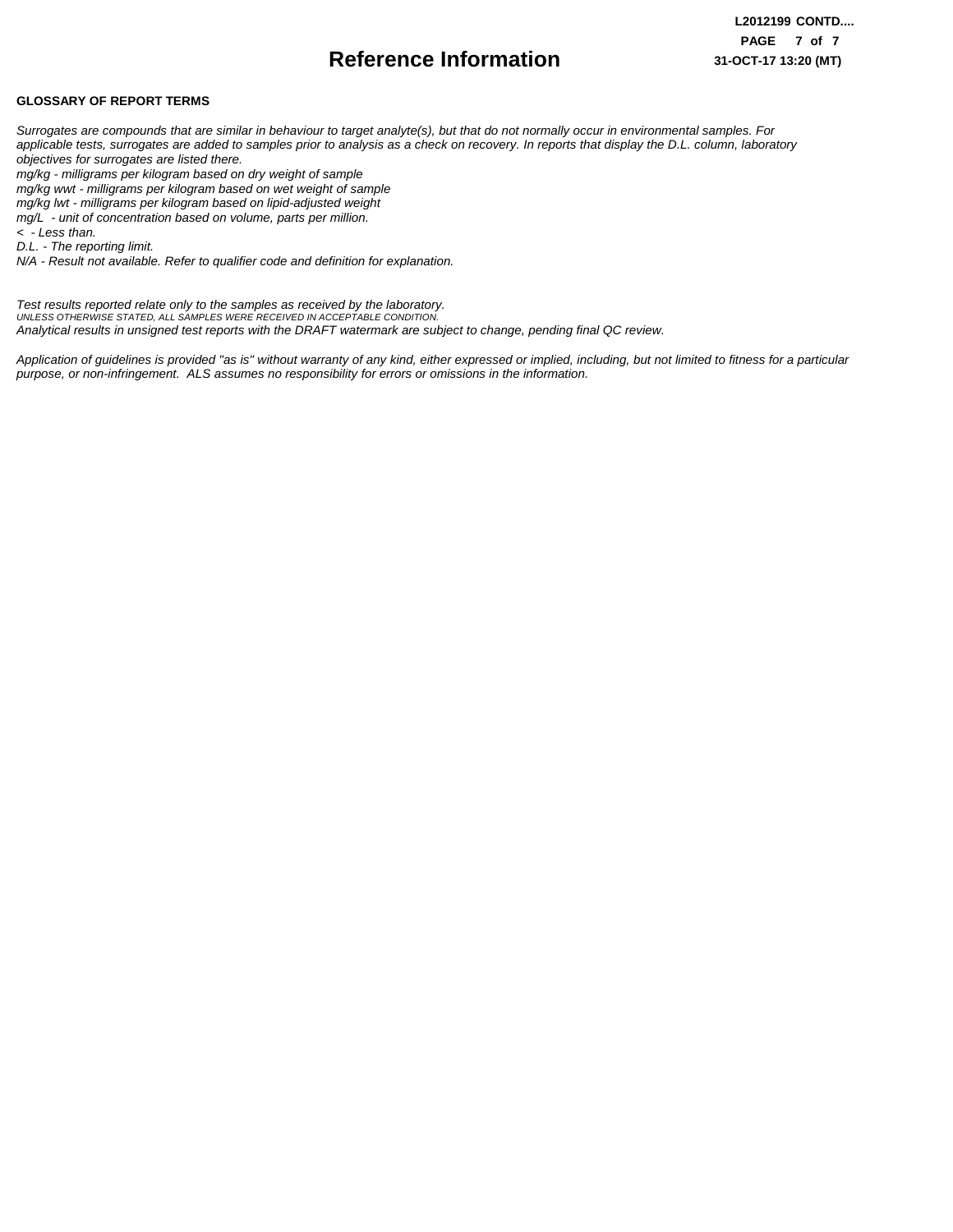

|                                                     |                                                                                               |                     | Workorder: L2012199 |           | Report Date: 31-OCT-17 |            |              | Page 1 of 11 |  |  |
|-----------------------------------------------------|-----------------------------------------------------------------------------------------------|---------------------|---------------------|-----------|------------------------|------------|--------------|--------------|--|--|
| Client:<br>Contact:                                 | Town of The Pas - Water Plant<br>Town of The Pas Box 870<br>The Pas MB R9A 1K8<br>RYAN LAGACE |                     |                     |           |                        |            |              |              |  |  |
| <b>Test</b>                                         | <b>Matrix</b>                                                                                 | Reference           | Result              | Qualifier | <b>Units</b>           | <b>RPD</b> | Limit        | Analyzed     |  |  |
|                                                     |                                                                                               |                     |                     |           |                        |            |              |              |  |  |
| <b>ALK-TITR-WP</b>                                  | Water                                                                                         |                     |                     |           |                        |            |              |              |  |  |
| <b>Batch</b><br>WG2649014-5                         | R3866942<br><b>DUP</b><br>Alkalinity, Total (as CaCO3)                                        | L2012186-1<br>392   | 395                 |           | mg/L                   | 0.7        | 20           | 25-OCT-17    |  |  |
| WG2649014-4 LCS                                     | Alkalinity, Total (as CaCO3)                                                                  |                     | 102.8               |           | $\%$                   |            | 85-115       | 25-OCT-17    |  |  |
| WG2649014-1                                         | MВ<br>Alkalinity, Total (as CaCO3)                                                            |                     | < 1.0               |           | mg/L                   |            | $\mathbf{1}$ | 25-OCT-17    |  |  |
| <b>BR-L-IC-N-WP</b>                                 | Water                                                                                         |                     |                     |           |                        |            |              |              |  |  |
| <b>Batch</b><br>WG2647164-2<br>Bromide (Br)         | R3867682<br><b>LCS</b>                                                                        |                     | 102.8               |           | %                      |            | 85-115       | 24-OCT-17    |  |  |
| WG2647164-1<br>Bromide (Br)                         | MВ                                                                                            |                     | < 0.010             |           | mg/L                   |            | 0.01         | 24-OCT-17    |  |  |
| C-DOC-HTC-WP                                        | Water                                                                                         |                     |                     |           |                        |            |              |              |  |  |
| <b>Batch</b>                                        | R3869036                                                                                      |                     |                     |           |                        |            |              |              |  |  |
| WG2651412-3                                         | <b>DUP</b><br>Dissolved Organic Carbon                                                        | L2012199-1<br>7.72  | 7.94                |           | mg/L                   | 2.8        | 20           | 27-OCT-17    |  |  |
| WG2651412-2 LCS                                     | Dissolved Organic Carbon                                                                      |                     | 93.6                |           | $\%$                   |            | 80-120       | 27-OCT-17    |  |  |
| WG2651412-1                                         | MВ<br>Dissolved Organic Carbon                                                                |                     | < 0.50              |           | mg/L                   |            | 0.5          | 27-OCT-17    |  |  |
| WG2651412-4                                         | <b>MS</b><br>Dissolved Organic Carbon                                                         | L2012199-2          | 104.4               |           | $\%$                   |            | 70-130       | 27-OCT-17    |  |  |
| C-TOC-HTC-WP                                        | Water                                                                                         |                     |                     |           |                        |            |              |              |  |  |
| Batch<br>WG2651415-3<br><b>Total Organic Carbon</b> | R3869042<br><b>DUP</b>                                                                        | L2012199-1<br>9.89  | 9.85                |           | mg/L                   | 0.4        | 20           | 27-OCT-17    |  |  |
| WG2651415-2 LCS<br><b>Total Organic Carbon</b>      |                                                                                               |                     | 93.8                |           | $\%$                   |            | 80-120       | 27-OCT-17    |  |  |
| WG2651415-1<br><b>Total Organic Carbon</b>          | <b>MB</b>                                                                                     |                     | < 0.50              |           | mg/L                   |            | $0.5\,$      | 27-OCT-17    |  |  |
| WG2651415-4<br><b>Total Organic Carbon</b>          | MS                                                                                            | L2012199-2          | 102.2               |           | $\%$                   |            | 70-130       | 27-OCT-17    |  |  |
| CL-L-IC-N-WP                                        | Water                                                                                         |                     |                     |           |                        |            |              |              |  |  |
| <b>Batch</b><br>WG2647164-3<br>Chloride (CI)        | R3867682<br><b>DUP</b>                                                                        | WG2647164-5<br>12.1 | 12.1                |           | mg/L                   | 0.4        | 20           | 24-OCT-17    |  |  |
| WG2647164-2                                         | <b>LCS</b>                                                                                    |                     |                     |           |                        |            |              |              |  |  |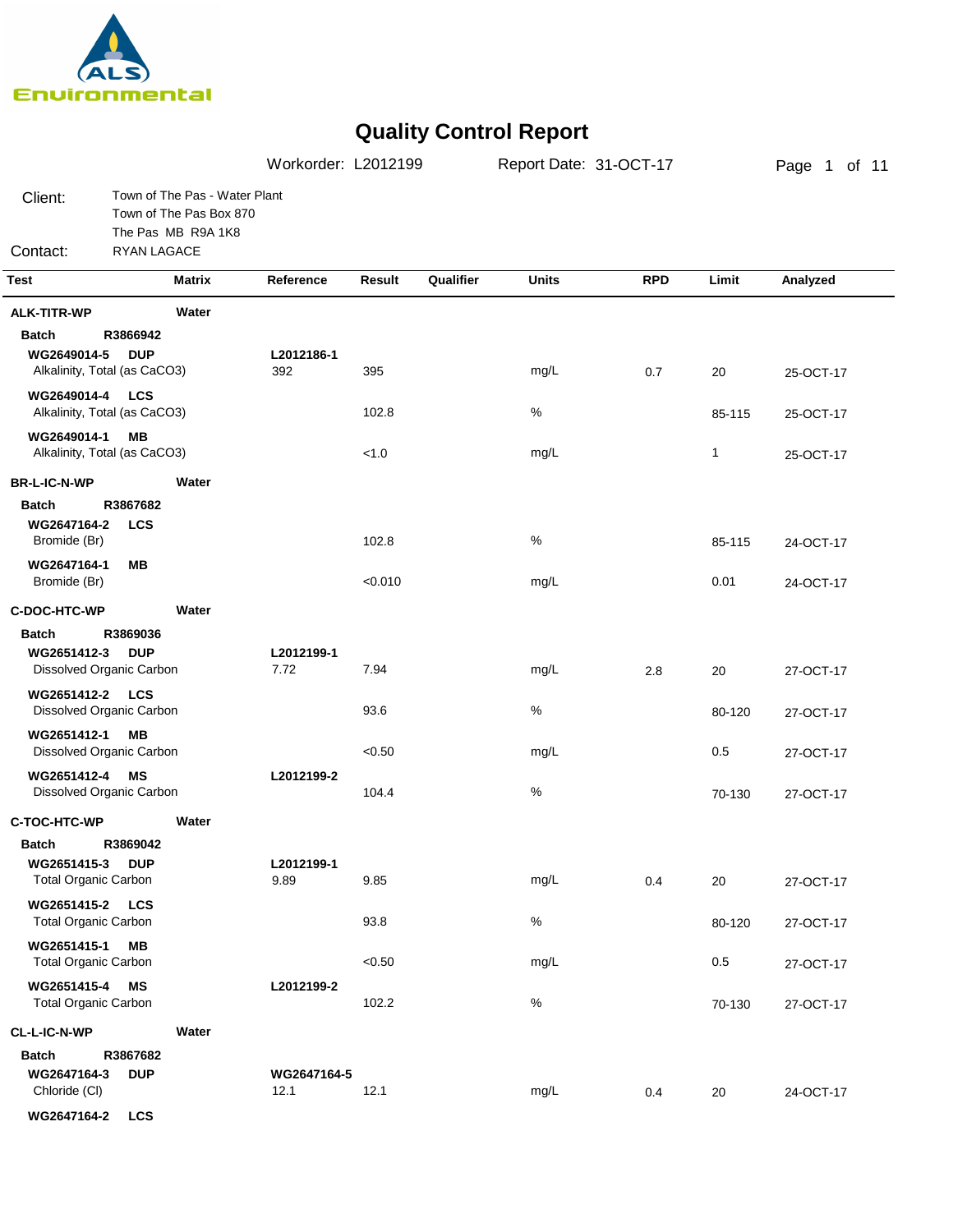

|                                              |                        |                                                                                | Workorder: L2012199   |         |           |              | Page 2 of 11 |              |           |
|----------------------------------------------|------------------------|--------------------------------------------------------------------------------|-----------------------|---------|-----------|--------------|--------------|--------------|-----------|
| Client:                                      |                        | Town of The Pas - Water Plant<br>Town of The Pas Box 870<br>The Pas MB R9A 1K8 |                       |         |           |              |              |              |           |
| Contact:                                     | RYAN LAGACE            |                                                                                |                       |         |           |              |              |              |           |
| <b>Test</b>                                  |                        | <b>Matrix</b>                                                                  | Reference             | Result  | Qualifier | <b>Units</b> | <b>RPD</b>   | Limit        | Analyzed  |
| CL-L-IC-N-WP                                 |                        | Water                                                                          |                       |         |           |              |              |              |           |
| <b>Batch</b><br>WG2647164-2<br>Chloride (CI) | R3867682<br><b>LCS</b> |                                                                                |                       | 99.8    |           | %            |              | 90-110       | 24-OCT-17 |
| WG2647164-1<br>Chloride (CI)                 | MВ                     |                                                                                |                       | < 0.10  |           | mg/L         |              | 0.1          | 24-OCT-17 |
| WG2647164-4<br>Chloride (CI)                 | ΜS                     |                                                                                | WG2647164-5           | 93.0    |           | $\%$         |              | 75-125       | 24-OCT-17 |
| <b>COLOUR-TRUE-WP</b>                        |                        | Water                                                                          |                       |         |           |              |              |              |           |
| <b>Batch</b><br>WG2653101-3<br>Colour, True  | R3870923<br><b>DUP</b> |                                                                                | L2011773-1<br>8.0     | 7.4     |           | CU           | 7.7          | 20           | 26-OCT-17 |
| WG2653101-2<br>Colour, True                  | <b>LCS</b>             |                                                                                |                       | 104.8   |           | $\%$         |              | 85-115       | 26-OCT-17 |
| WG2653101-1<br>Colour, True                  | MВ                     |                                                                                |                       | < 5.0   |           | CU           |              | 5            | 26-OCT-17 |
| <b>EC-WP</b>                                 |                        | Water                                                                          |                       |         |           |              |              |              |           |
| <b>Batch</b>                                 | R3866942               |                                                                                |                       |         |           |              |              |              |           |
| WG2649014-5<br>Conductivity                  | <b>DUP</b>             |                                                                                | L2012186-1<br>1630    | 1590    |           | umhos/cm     | 2.5          | 10           | 25-OCT-17 |
| WG2649014-3<br>Conductivity                  | <b>LCS</b>             |                                                                                |                       | 99.7    |           | $\%$         |              | 90-110       | 25-OCT-17 |
| WG2649014-1<br>Conductivity                  | MВ                     |                                                                                |                       | < 1.0   |           | umhos/cm     |              | $\mathbf{1}$ | 25-OCT-17 |
| F-IC-N-WP                                    |                        | Water                                                                          |                       |         |           |              |              |              |           |
| <b>Batch</b><br>WG2647164-3<br>Fluoride (F)  | R3867682<br><b>DUP</b> |                                                                                | WG2647164-5<br>0.400  | 0.398   |           | mg/L         | 0.5          | 20           | 24-OCT-17 |
| WG2647164-2<br>Fluoride (F)                  | <b>LCS</b>             |                                                                                |                       | 99.1    |           | $\%$         |              | 90-110       | 24-OCT-17 |
| WG2647164-1<br>Fluoride (F)                  | <b>MB</b>              |                                                                                |                       | < 0.020 |           | mg/L         |              | 0.02         | 24-OCT-17 |
| WG2647164-4<br>Fluoride (F)                  | ΜS                     |                                                                                | WG2647164-5           | 98.1    |           | $\%$         |              | 75-125       | 24-OCT-17 |
| <b>MET-T-CCMS-WP</b>                         |                        | Water                                                                          |                       |         |           |              |              |              |           |
| <b>Batch</b>                                 | R3867468               |                                                                                |                       |         |           |              |              |              |           |
| WG2649075-4<br>Aluminum (Al)-Total           | <b>DUP</b>             |                                                                                | WG2649075-3<br>0.0949 | 0.0987  |           | mg/L         | 3.9          | 20           | 26-OCT-17 |
| Antimony (Sb)-Total                          |                        |                                                                                | 0.00012               | 0.00011 |           | mg/L         | 8.1          | 20           | 26-OCT-17 |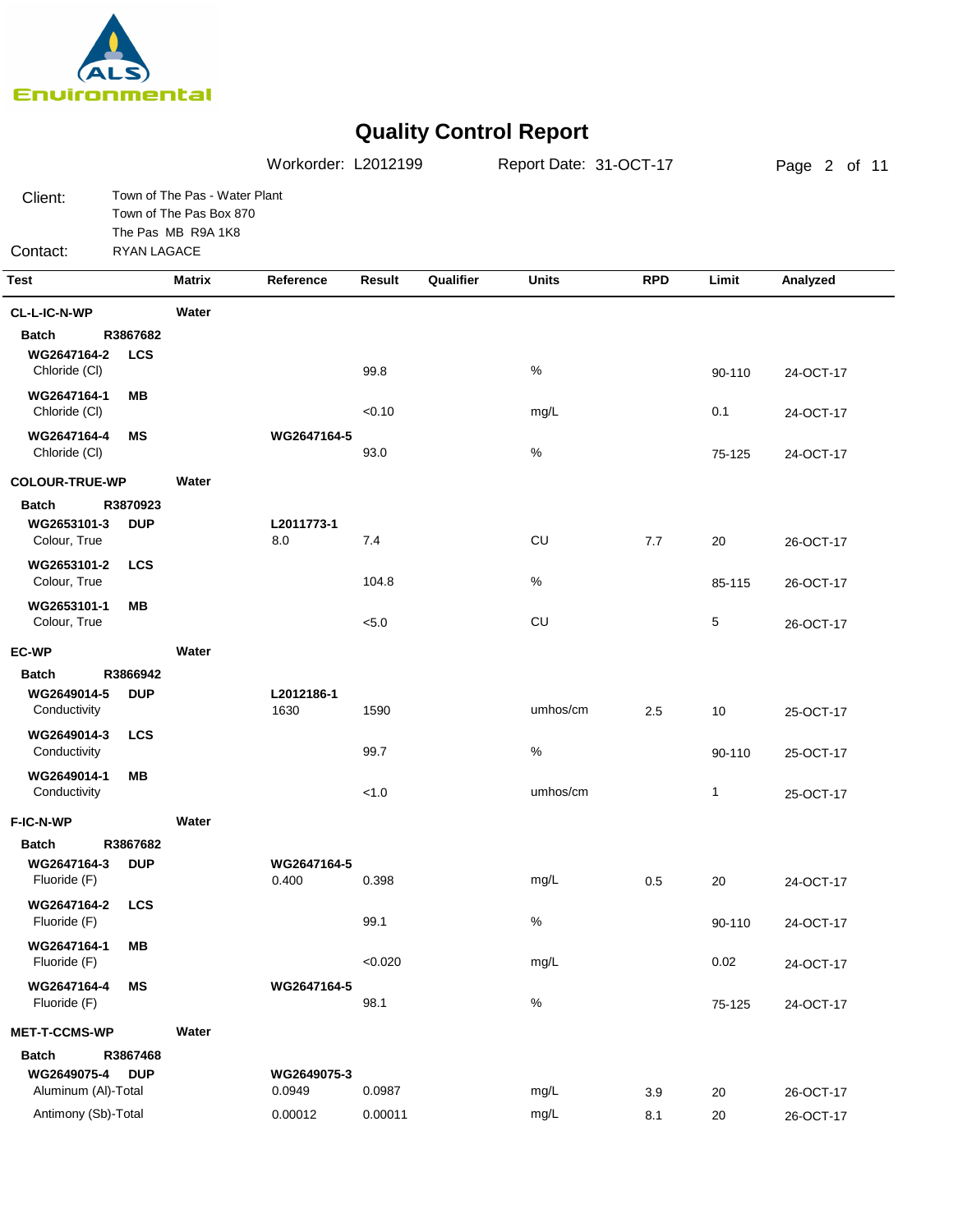

Workorder: L2012199 Report Date: 31-OCT-17

Page 3 of 11

Client: Town of The Pas - Water Plant Town of The Pas Box 870 The Pas MB R9A 1K8

Contact: RYAN LAGACE

| Test                                    | <b>Matrix</b> | Reference          | Result             | Qualifier | <b>Units</b> | <b>RPD</b> | Limit  | Analyzed  |
|-----------------------------------------|---------------|--------------------|--------------------|-----------|--------------|------------|--------|-----------|
| <b>MET-T-CCMS-WP</b>                    | Water         |                    |                    |           |              |            |        |           |
| <b>Batch</b><br>R3867468                |               |                    |                    |           |              |            |        |           |
| WG2649075-4<br><b>DUP</b>               |               | WG2649075-3        |                    |           |              |            |        |           |
| Arsenic (As)-Total<br>Barium (Ba)-Total |               | 0.00097<br>0.00769 | 0.00098<br>0.00775 |           | mg/L<br>mg/L | 1.1        | 20     | 26-OCT-17 |
| Beryllium (Be)-Total                    |               | < 0.00010          | < 0.00010          |           |              | 0.7        | 20     | 26-OCT-17 |
|                                         |               | < 0.000050         | < 0.000050         | RPD-NA    | mg/L         | N/A        | 20     | 26-OCT-17 |
| Bismuth (Bi)-Total                      |               |                    | < 0.010            | RPD-NA    | mg/L         | N/A        | 20     | 26-OCT-17 |
| Boron (B)-Total                         |               | < 0.010            |                    | RPD-NA    | mg/L         | N/A        | 20     | 26-OCT-17 |
| Cadmium (Cd)-Total                      |               | 0.0000061          | 0.0000053          |           | mg/L         | 14         | 20     | 26-OCT-17 |
| Calcium (Ca)-Total                      |               | 11.5               | 11.6               |           | mg/L         | 0.6        | 20     | 26-OCT-17 |
| Cesium (Cs)-Total                       |               | 0.000094           | 0.000093           |           | mg/L         | 1.0        | 20     | 26-OCT-17 |
| Chromium (Cr)-Total                     |               | 0.00019            | 0.00019            |           | mg/L         | 0.0        | 20     | 26-OCT-17 |
| Cobalt (Co)-Total                       |               | < 0.00010          | < 0.00010          | RPD-NA    | mg/L         | N/A        | 20     | 26-OCT-17 |
| Copper (Cu)-Total                       |               | 0.0665             | 0.0671             |           | mg/L         | 0.9        | 20     | 26-OCT-17 |
| Iron (Fe)-Total                         |               | 1.76               | 1.77               |           | mg/L         | 0.2        | 20     | 26-OCT-17 |
| Lead (Pb)-Total                         |               | 0.00144            | 0.00145            |           | mg/L         | 0.3        | 20     | 26-OCT-17 |
| Lithium (Li)-Total                      |               | 0.0015             | 0.0015             |           | mg/L         | 2.5        | 20     | 26-OCT-17 |
| Magnesium (Mg)-Total                    |               | 3.71               | 3.84               |           | mg/L         | 3.6        | 20     | 26-OCT-17 |
| Manganese (Mn)-Total                    |               | 0.0115             | 0.0117             |           | mg/L         | 1.7        | 20     | 26-OCT-17 |
| Molybdenum (Mo)-Total                   |               | 0.000134           | 0.000117           |           | mg/L         | 14         | 20     | 26-OCT-17 |
| Nickel (Ni)-Total                       |               | 0.00081            | 0.00076            |           | mg/L         | 6.1        | 20     | 26-OCT-17 |
| Potassium (K)-Total                     |               | 0.732              | 0.750              |           | mg/L         | 2.5        | 20     | 26-OCT-17 |
| Phosphorus (P)-Total                    |               | < 0.050            | < 0.050            | RPD-NA    | mg/L         | N/A        | 20     | 26-OCT-17 |
| Rubidium (Rb)-Total                     |               | 0.00127            | 0.00130            |           | mg/L         | 2.4        | 20     | 26-OCT-17 |
| Selenium (Se)-Total                     |               | 0.000101           | 0.000110           |           | mg/L         | 8.5        | 20     | 26-OCT-17 |
| Silicon (Si)-Total                      |               | 1.68               | 1.68               |           | mg/L         | 0.1        | 20     | 26-OCT-17 |
| Silver (Ag)-Total                       |               | < 0.000010         | < 0.000010         | RPD-NA    | mg/L         | N/A        | 20     | 26-OCT-17 |
| Sodium (Na)-Total                       |               | 10.5               | 10.7               |           | mg/L         | 1.9        | 20     | 26-OCT-17 |
| Strontium (Sr)-Total                    |               | 0.0222             | 0.0214             |           | mg/L         | 3.4        | 20     | 26-OCT-17 |
| Sulfur (S)-Total                        |               | 0.98               | 1.04               |           | mg/L         | $6.2\,$    | 20     | 26-OCT-17 |
| Tellurium (Te)-Total                    |               | < 0.00020          | < 0.00020          | RPD-NA    | mg/L         | N/A        | 20     | 26-OCT-17 |
| Thallium (TI)-Total                     |               | 0.000018           | < 0.000010         | RPD-NA    | mg/L         | N/A        | 20     | 26-OCT-17 |
| Thorium (Th)-Total                      |               | < 0.00010          | < 0.00010          | RPD-NA    | mg/L         | N/A        | 20     | 26-OCT-17 |
| Tin (Sn)-Total                          |               | < 0.00010          | < 0.00010          | RPD-NA    | mg/L         | N/A        | 20     | 26-OCT-17 |
| Titanium (Ti)-Total                     |               | 0.00241            | 0.00238            |           | mg/L         | 1.1        | $20\,$ | 26-OCT-17 |
| Tungsten (W)-Total                      |               | < 0.00010          | < 0.00010          |           | mg/L         |            |        | 26-OCT-17 |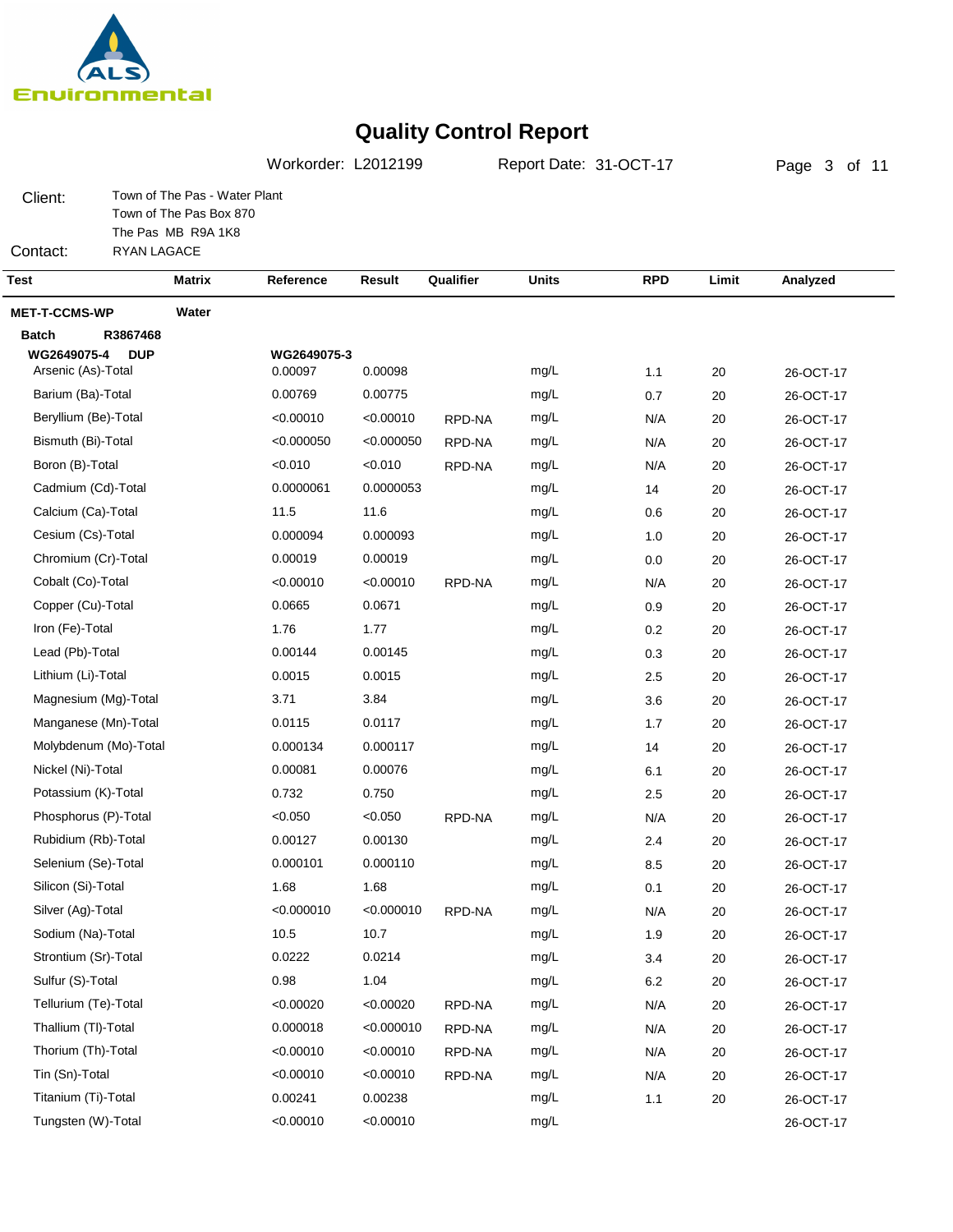

Page 4 of 11Client: Contact: Town of The Pas - Water Plant Town of The Pas Box 870 The Pas MB R9A 1K8 RYAN LAGACE Workorder: L2012199 Report Date: 31-OCT-17 **Test Matrix Reference Result Qualifier Units RPD Limit Analyzed MET-T-CCMS-WP Water Batch R3867468 DUP LCS WG2649075-2 WG2649075-4 WG2649075-3** Tungsten (W)-Total Uranium (U)-Total Vanadium (V)-Total Zinc (Zn)-Total Zirconium (Zr)-Total Aluminum (Al)-Total Antimony (Sb)-Total Arsenic (As)-Total Barium (Ba)-Total Beryllium (Be)-Total Bismuth (Bi)-Total Boron (B)-Total Cadmium (Cd)-Total Calcium (Ca)-Total Cesium (Cs)-Total Chromium (Cr)-Total Cobalt (Co)-Total Copper (Cu)-Total Iron (Fe)-Total Lead (Pb)-Total Lithium (Li)-Total Magnesium (Mg)-Total Manganese (Mn)-Total Molybdenum (Mo)-Total Nickel (Ni)-Total Potassium (K)-Total Phosphorus (P)-Total Rubidium (Rb)-Total Selenium (Se)-Total Silicon (Si)-Total Silver (Ag)-Total Sodium (Na)-Total <0.00010 0.000098 0.00064 0.0063 0.000142 101.8 100.3 102.8 99.8 97.4 97.7 95.0 100.3 101.0 105.0 101.9 101.8 102.3 102.7 100.6 98.3 106.5 103.2 103.4 102.2 99.7 104.6 101.6 100.8 103.4 101.2 103.3 26-OCT-17 26-OCT-17 26-OCT-17 26-OCT-17 26-OCT-17 26-OCT-17 26-OCT-17 26-OCT-17 26-OCT-17 26-OCT-17 26-OCT-17 26-OCT-17 26-OCT-17 26-OCT-17 26-OCT-17 26-OCT-17 26-OCT-17 26-OCT-17 26-OCT-17 26-OCT-17 26-OCT-17 26-OCT-17 26-OCT-17 26-OCT-17 26-OCT-17 26-OCT-17 26-OCT-17 26-OCT-17 26-OCT-17 26-OCT-17 26-OCT-17 26-OCT-17 N/A 6.8 0.2 4.9 6.4 20 20 20 20 20 80-120 80-120 80-120 80-120 80-120 80-120 80-120 80-120 80-120 80-120 80-120 80-120 80-120 80-120 80-120 80-120 80-120 80-120 80-120 80-120 80-120 80-120 80-120 80-120 80-120 80-120 80-120 mg/L mg/L mg/L mg/L mg/L % % % % % % % % % % % % % % % % % % % %  $\frac{0}{6}$ % % % % % % <0.00010 0.000092 0.00064 0.0067 0.000152 RPD-NA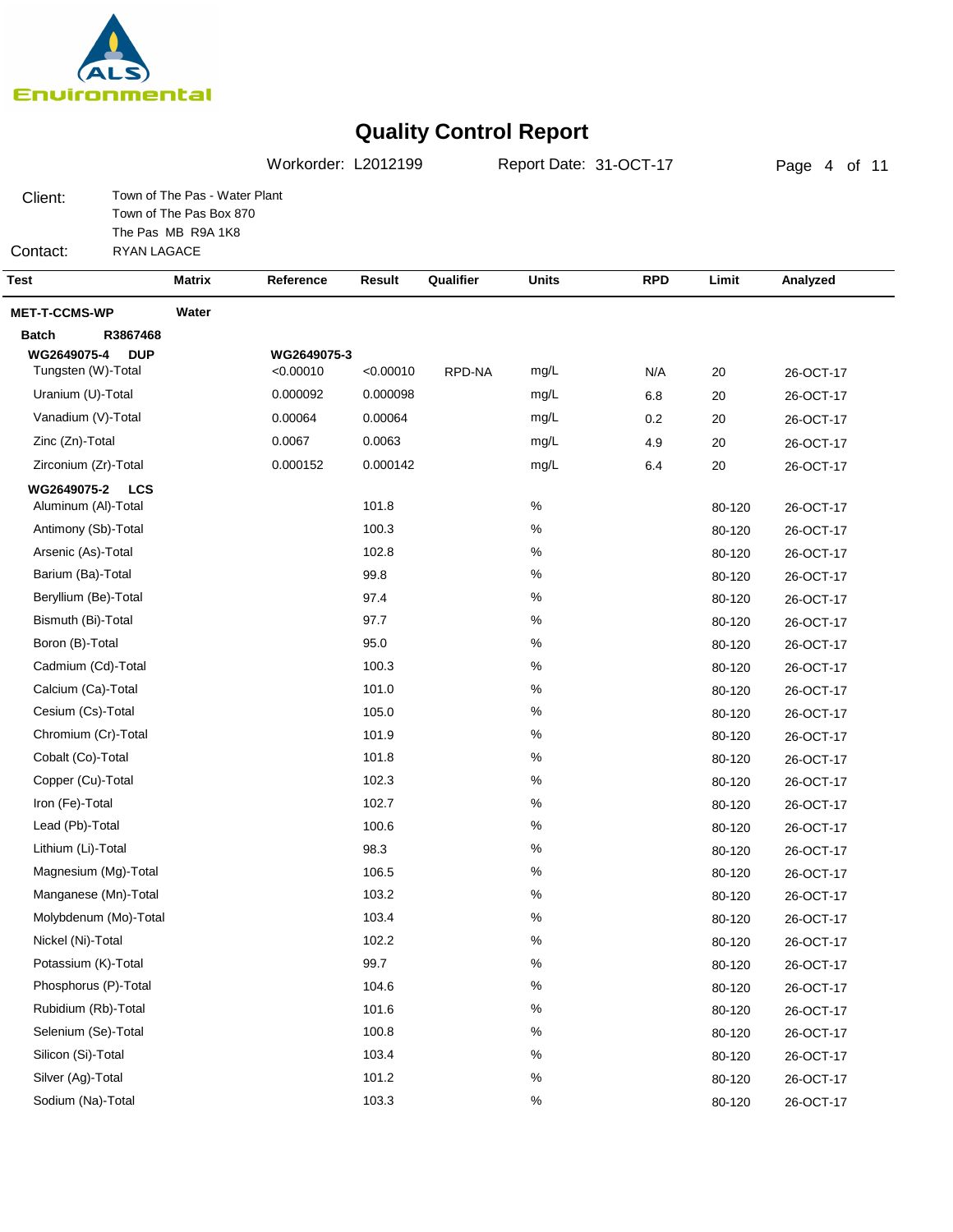

Workorder: L2012199 Report Date: 31-OCT-17

Page 5 of 11

Client: Town of The Pas - Water Plant Town of The Pas Box 870 The Pas MB R9A 1K8

Contact: RYAN LAGACE

| <b>Test</b>               | <b>Matrix</b> | Reference | Result      | Qualifier | <b>Units</b> | <b>RPD</b> | Limit    | Analyzed  |
|---------------------------|---------------|-----------|-------------|-----------|--------------|------------|----------|-----------|
| <b>MET-T-CCMS-WP</b>      | Water         |           |             |           |              |            |          |           |
| <b>Batch</b><br>R3867468  |               |           |             |           |              |            |          |           |
| WG2649075-2<br><b>LCS</b> |               |           |             |           |              |            |          |           |
| Strontium (Sr)-Total      |               |           | 101.7       |           | $\%$         |            | 80-120   | 26-OCT-17 |
| Sulfur (S)-Total          |               |           | 98.0        |           | $\%$         |            | 80-120   | 26-OCT-17 |
| Tellurium (Te)-Total      |               |           | 101.8       |           | $\%$         |            | 80-120   | 26-OCT-17 |
| Thallium (TI)-Total       |               |           | 99.5        |           | $\%$         |            | 80-120   | 26-OCT-17 |
| Thorium (Th)-Total        |               |           | 100.2       |           | $\%$         |            | 80-120   | 26-OCT-17 |
| Tin (Sn)-Total            |               |           | 101.7       |           | $\%$         |            | 80-120   | 26-OCT-17 |
| Titanium (Ti)-Total       |               |           | 99.5        |           | $\%$         |            | 80-120   | 26-OCT-17 |
| Tungsten (W)-Total        |               |           | 100.5       |           | $\%$         |            | 80-120   | 26-OCT-17 |
| Uranium (U)-Total         |               |           | 104.7       |           | $\%$         |            | 80-120   | 26-OCT-17 |
| Vanadium (V)-Total        |               |           | 103.3       |           | $\%$         |            | 80-120   | 26-OCT-17 |
| Zinc (Zn)-Total           |               |           | 97.0        |           | %            |            | 80-120   | 26-OCT-17 |
| Zirconium (Zr)-Total      |               |           | 100.1       |           | $\%$         |            | 80-120   | 26-OCT-17 |
| WG2649075-1<br>MВ         |               |           |             |           |              |            |          |           |
| Aluminum (Al)-Total       |               |           | < 0.0030    |           | mg/L         |            | 0.003    | 26-OCT-17 |
| Antimony (Sb)-Total       |               |           | < 0.00010   |           | mg/L         |            | 0.0001   | 26-OCT-17 |
| Arsenic (As)-Total        |               |           | < 0.00010   |           | mg/L         |            | 0.0001   | 26-OCT-17 |
| Barium (Ba)-Total         |               |           | < 0.000050  |           | mg/L         |            | 0.00005  | 26-OCT-17 |
| Beryllium (Be)-Total      |               |           | < 0.00010   |           | mg/L         |            | 0.0001   | 26-OCT-17 |
| Bismuth (Bi)-Total        |               |           | < 0.000050  |           | mg/L         |            | 0.00005  | 26-OCT-17 |
| Boron (B)-Total           |               |           | < 0.010     |           | mg/L         |            | 0.01     | 26-OCT-17 |
| Cadmium (Cd)-Total        |               |           | < 0.000005C |           | mg/L         |            | 0.000005 | 26-OCT-17 |
| Calcium (Ca)-Total        |               |           | < 0.050     |           | mg/L         |            | 0.05     | 26-OCT-17 |
| Cesium (Cs)-Total         |               |           | < 0.000010  |           | mg/L         |            | 0.00001  | 26-OCT-17 |
| Chromium (Cr)-Total       |               |           | < 0.00010   |           | mg/L         |            | 0.0001   | 26-OCT-17 |
| Cobalt (Co)-Total         |               |           | < 0.00010   |           | mg/L         |            | 0.0001   | 26-OCT-17 |
| Copper (Cu)-Total         |               |           | < 0.00050   |           | mg/L         |            | 0.0005   | 26-OCT-17 |
| Iron (Fe)-Total           |               |           | < 0.010     |           | mg/L         |            | 0.01     | 26-OCT-17 |
| Lead (Pb)-Total           |               |           | < 0.000050  |           | mg/L         |            | 0.00005  | 26-OCT-17 |
| Lithium (Li)-Total        |               |           | < 0.0010    |           | mg/L         |            | 0.001    | 26-OCT-17 |
| Magnesium (Mg)-Total      |               |           | < 0.0050    |           | mg/L         |            | 0.005    | 26-OCT-17 |
| Manganese (Mn)-Total      |               |           | < 0.00010   |           | mg/L         |            | 0.0001   | 26-OCT-17 |
| Molybdenum (Mo)-Total     |               |           | < 0.000050  |           | mg/L         |            | 0.00005  | 26-OCT-17 |
| Nickel (Ni)-Total         |               |           | < 0.00050   |           | mg/L         |            | 0.0005   | 26-OCT-17 |
| Potassium (K)-Total       |               |           | < 0.050     |           | mg/L         |            | 0.05     | 26-OCT-17 |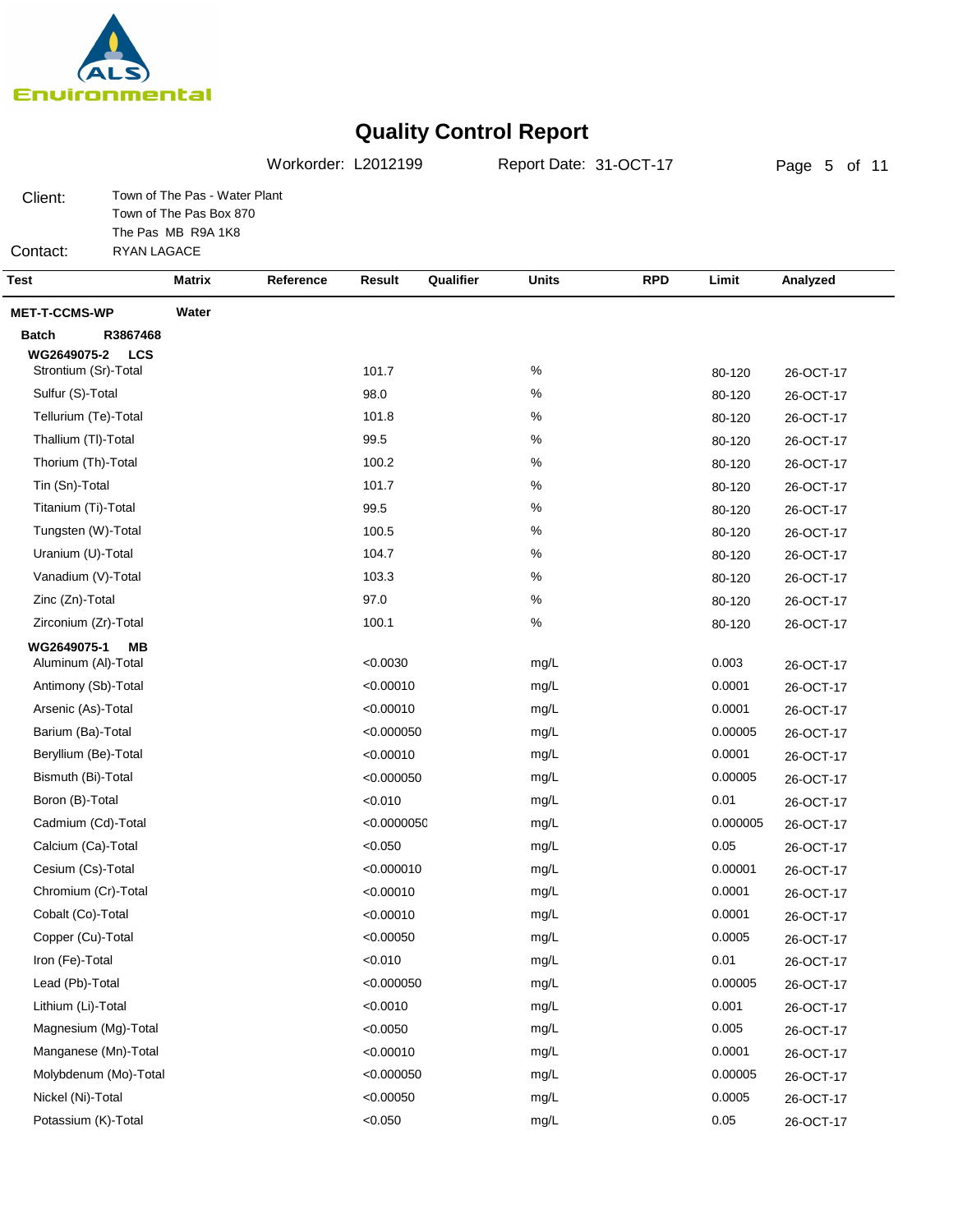

Copper (Cu)-Total Iron (Fe)-Total Lead (Pb)-Total

## **Quality Control Report**

Page 6 of 11Client: Contact: Town of The Pas - Water Plant Town of The Pas Box 870 The Pas MB R9A 1K8 RYAN LAGACE Workorder: L2012199 Report Date: 31-OCT-17 **Test Matrix Reference Result Qualifier Units RPD Limit Analyzed MET-T-CCMS-WP Water Batch R3867468 MB MS WG2649075-1 WG2649075-5 WG2649075-3** Phosphorus (P)-Total Rubidium (Rb)-Total Selenium (Se)-Total Silicon (Si)-Total Silver (Ag)-Total Sodium (Na)-Total Strontium (Sr)-Total Sulfur (S)-Total Tellurium (Te)-Total Thallium (Tl)-Total Thorium (Th)-Total Tin (Sn)-Total Titanium (Ti)-Total Tungsten (W)-Total Uranium (U)-Total Vanadium (V)-Total Zinc (Zn)-Total Zirconium (Zr)-Total Aluminum (Al)-Total Antimony (Sb)-Total Arsenic (As)-Total Barium (Ba)-Total Beryllium (Be)-Total Bismuth (Bi)-Total Boron (B)-Total Cadmium (Cd)-Total Calcium (Ca)-Total Cesium (Cs)-Total Chromium (Cr)-Total Cobalt (Co)-Total  $< 0.050$ <0.00020 <0.000050  $< 0.10$ <0.000010 <0.050 <0.00020  $< 0.50$ <0.00020 <0.000010 <0.00010 <0.00010 <0.00030 <0.00010 <0.000010 <0.00050 <0.0030 <0.000060 105.4 99.2 99.8 99.7 97.8 95.6 95.1 97.8 N/A 104.3 99.5 99.5 26-OCT-17 26-OCT-17 26-OCT-17 26-OCT-17 26-OCT-17 26-OCT-17 26-OCT-17 26-OCT-17 26-OCT-17 26-OCT-17 26-OCT-17 26-OCT-17 26-OCT-17 26-OCT-17 26-OCT-17 26-OCT-17 26-OCT-17 26-OCT-17 26-OCT-17 26-OCT-17 26-OCT-17 26-OCT-17 26-OCT-17 26-OCT-17 26-OCT-17 26-OCT-17 26-OCT-17 26-OCT-17 26-OCT-17 26-OCT-17 70-130 70-130 70-130 70-130 70-130 70-130 70-130 70-130 - 70-130 70-130 mg/L mg/L mg/L mg/L mg/L mg/L mg/L mg/L mg/L mg/L mg/L mg/L mg/L mg/L mg/L mg/L mg/L mg/L % % % % % % % % % % % % MS-B 0.05 0.0002 0.00005 0.1 0.00001 0.05 0.0002 0.5 0.0002 0.00001 0.0001 0.0001 0.0003 0.0001 0.00001 0.0005 0.003 0.00006

> N/A 97.9 96.4

% % %

MS-B

26-OCT-17 26-OCT-17 26-OCT-17

70-130 - 70-130 70-130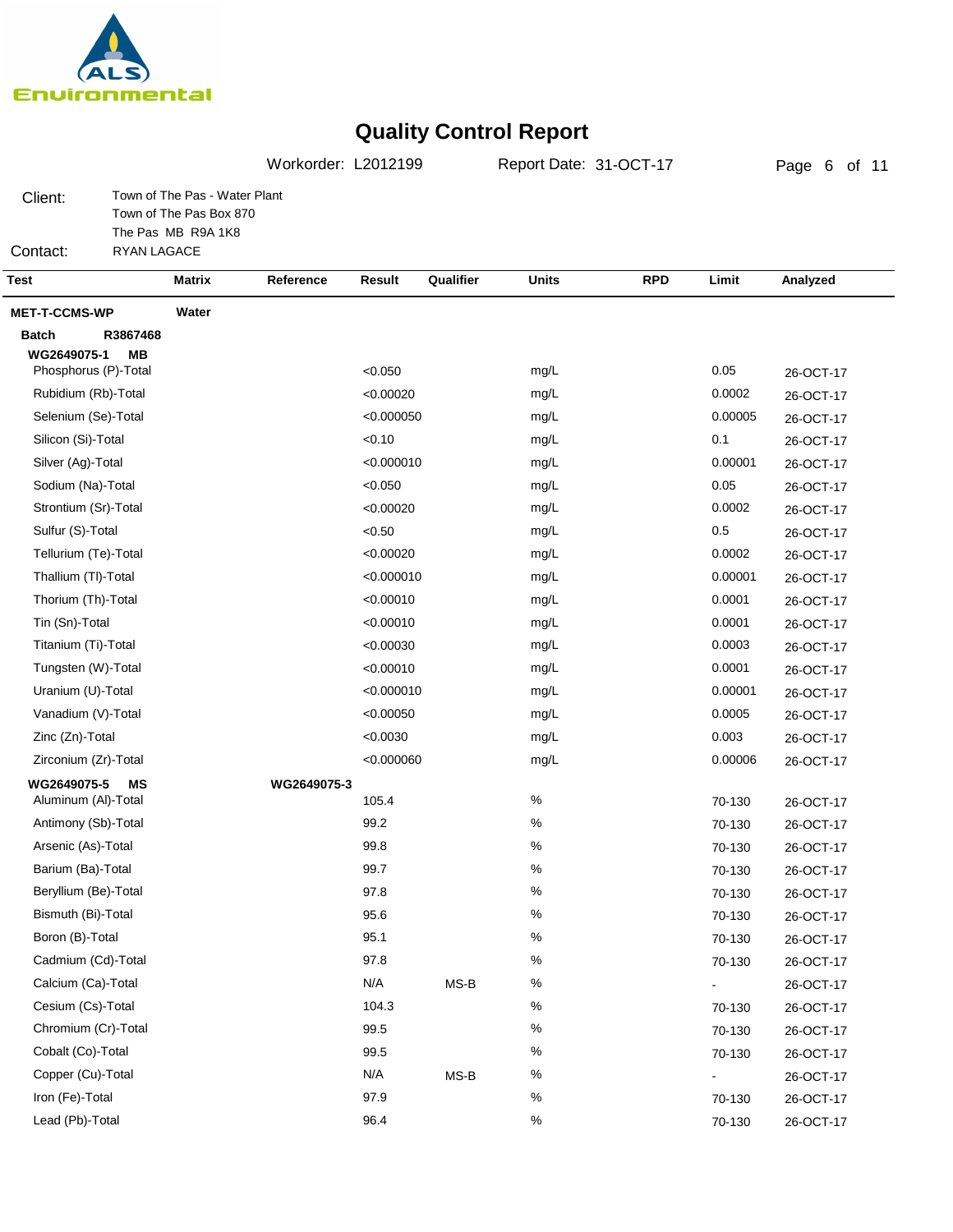

Page 7 of 11Town of The Pas - Water Plant Workorder: L2012199 Report Date: 31-OCT-17

Client: Town of The Pas Box 870 The Pas MB R9A 1K8 RYAN LAGACE

Contact:

| <b>Test</b>                                       | <b>Matrix</b> | Reference           | Result  | Qualifier | <b>Units</b> | <b>RPD</b> | Limit  | Analyzed  |
|---------------------------------------------------|---------------|---------------------|---------|-----------|--------------|------------|--------|-----------|
| <b>MET-T-CCMS-WP</b>                              | Water         |                     |         |           |              |            |        |           |
| <b>Batch</b><br>R3867468                          |               |                     |         |           |              |            |        |           |
| WG2649075-5<br><b>MS</b>                          |               | WG2649075-3         |         |           |              |            |        |           |
| Lithium (Li)-Total                                |               |                     | 100.4   |           | %            |            | 70-130 | 26-OCT-17 |
| Magnesium (Mg)-Total                              |               |                     | N/A     | MS-B      | $\%$         |            |        | 26-OCT-17 |
| Manganese (Mn)-Total                              |               |                     | 97.8    |           | $\%$         |            | 70-130 | 26-OCT-17 |
| Molybdenum (Mo)-Total                             |               |                     | 98.2    |           | $\%$         |            | 70-130 | 26-OCT-17 |
| Nickel (Ni)-Total                                 |               |                     | 98.9    |           | $\%$         |            | 70-130 | 26-OCT-17 |
| Potassium (K)-Total                               |               |                     | 100.8   |           | %            |            | 70-130 | 26-OCT-17 |
| Phosphorus (P)-Total                              |               |                     | 97.7    |           | %            |            | 70-130 | 26-OCT-17 |
| Rubidium (Rb)-Total                               |               |                     | 99.6    |           | %            |            | 70-130 | 26-OCT-17 |
| Selenium (Se)-Total                               |               |                     | 101.1   |           | $\%$         |            | 70-130 | 26-OCT-17 |
| Silicon (Si)-Total                                |               |                     | 92.6    |           | %            |            | 70-130 | 26-OCT-17 |
| Silver (Ag)-Total                                 |               |                     | 98.9    |           | %            |            | 70-130 | 26-OCT-17 |
| Sodium (Na)-Total                                 |               |                     | N/A     | MS-B      | $\%$         |            |        | 26-OCT-17 |
| Strontium (Sr)-Total                              |               |                     | N/A     | MS-B      | $\%$         |            |        | 26-OCT-17 |
| Sulfur (S)-Total                                  |               |                     | 96.8    |           | $\%$         |            | 70-130 | 26-OCT-17 |
| Tellurium (Te)-Total                              |               |                     | 96.2    |           | $\%$         |            | 70-130 | 26-OCT-17 |
| Thallium (TI)-Total                               |               |                     | 93.5    |           | %            |            | 70-130 | 26-OCT-17 |
| Thorium (Th)-Total                                |               |                     | 99.6    |           | $\%$         |            | 70-130 | 26-OCT-17 |
| Tin (Sn)-Total                                    |               |                     | 98.0    |           | $\%$         |            | 70-130 | 26-OCT-17 |
| Titanium (Ti)-Total                               |               |                     | 98.1    |           | $\%$         |            | 70-130 | 26-OCT-17 |
| Tungsten (W)-Total                                |               |                     | 100.5   |           | %            |            | 70-130 | 26-OCT-17 |
| Uranium (U)-Total                                 |               |                     | 100.6   |           | %            |            | 70-130 | 26-OCT-17 |
| Vanadium (V)-Total                                |               |                     | 101.0   |           | %            |            | 70-130 | 26-OCT-17 |
| Zinc (Zn)-Total                                   |               |                     | 89.9    |           | $\%$         |            | 70-130 | 26-OCT-17 |
| Zirconium (Zr)-Total                              |               |                     | 98.6    |           | $\%$         |            | 70-130 | 26-OCT-17 |
| NH3-COL-WP                                        | Water         |                     |         |           |              |            |        |           |
| R3867911<br><b>Batch</b>                          |               |                     |         |           |              |            |        |           |
| WG2650150-11 DUP<br>Ammonia, Total (as N)         |               | L2012186-2<br>0.018 | 0.021   |           | mg/L         |            |        |           |
|                                                   |               |                     |         |           |              | 18         | 20     | 26-OCT-17 |
| WG2650150-10 LCS<br>Ammonia, Total (as N)         |               |                     | 102.2   |           | $\%$         |            | 85-115 | 26-OCT-17 |
| WG2650150-9<br><b>MB</b><br>Ammonia, Total (as N) |               |                     | < 0.010 |           | mg/L         |            | 0.01   | 26-OCT-17 |
| WG2650150-12 MS<br>Ammonia, Total (as N)          |               | L2012186-2          | 98.5    |           | $\%$         |            | 75-125 | 26-OCT-17 |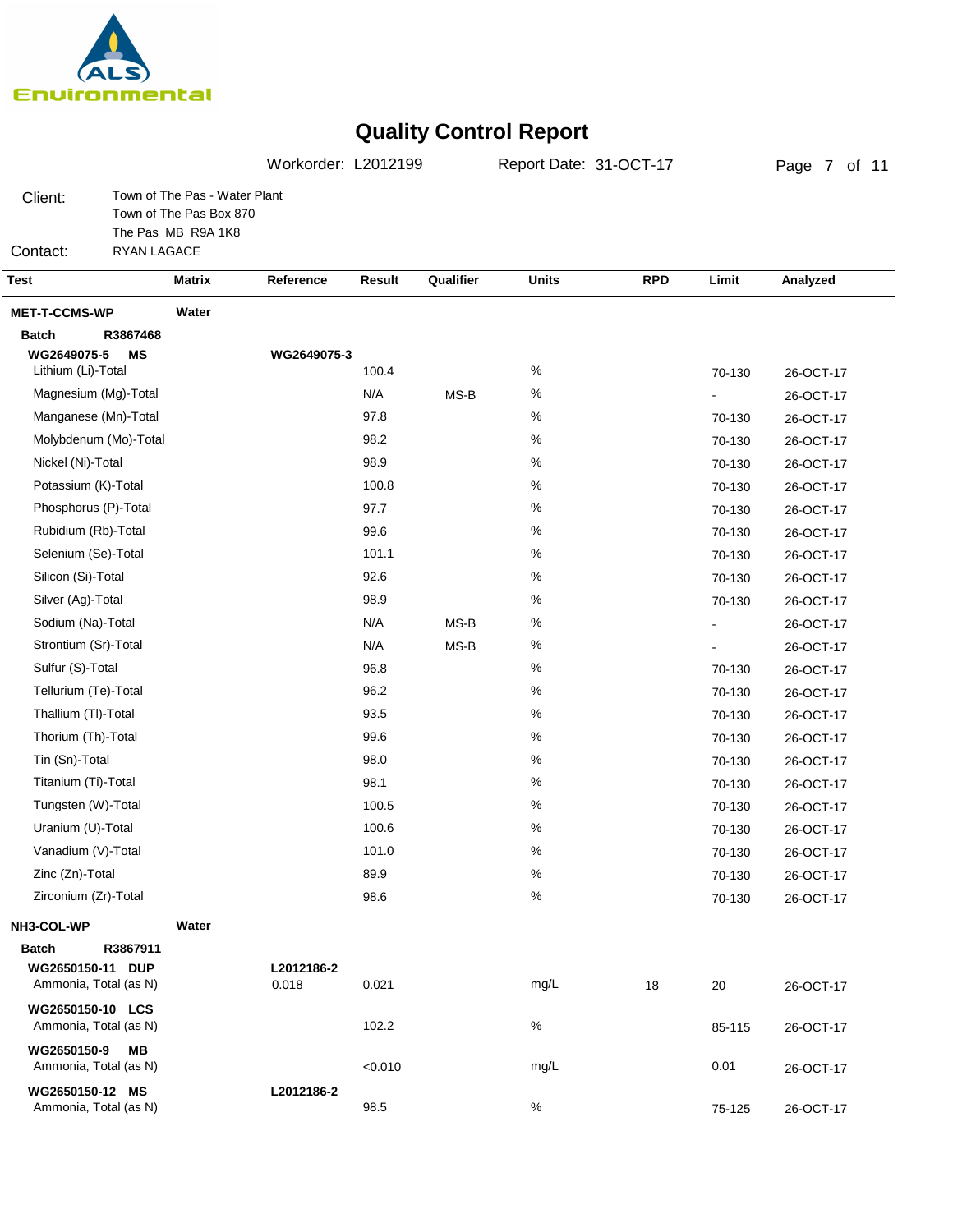

|                               |             |                                                                                | Workorder: L2012199   |          |           | Report Date: 31-OCT-17 |            |             | Page 8 of 11 |  |
|-------------------------------|-------------|--------------------------------------------------------------------------------|-----------------------|----------|-----------|------------------------|------------|-------------|--------------|--|
| Client:<br>Contact:           | RYAN LAGACE | Town of The Pas - Water Plant<br>Town of The Pas Box 870<br>The Pas MB R9A 1K8 |                       |          |           |                        |            |             |              |  |
| <b>Test</b>                   |             | <b>Matrix</b>                                                                  | Reference             | Result   | Qualifier | <b>Units</b>           | <b>RPD</b> | Limit       | Analyzed     |  |
| NO2-L-IC-N-WP                 |             | Water                                                                          |                       |          |           |                        |            |             |              |  |
| <b>Batch</b>                  | R3867682    |                                                                                |                       |          |           |                        |            |             |              |  |
| WG2647164-3<br>Nitrite (as N) | <b>DUP</b>  |                                                                                | WG2647164-5<br>0.0052 | 0.0048   |           | mg/L                   | 8.3        | 20          | 24-OCT-17    |  |
| WG2647164-2<br>Nitrite (as N) | <b>LCS</b>  |                                                                                |                       | 100.3    |           | $\%$                   |            | 90-110      | 24-OCT-17    |  |
| WG2647164-1<br>Nitrite (as N) | MВ          |                                                                                |                       | < 0.0010 |           | mg/L                   |            | 0.001       | 24-OCT-17    |  |
| WG2647164-4<br>Nitrite (as N) | ΜS          |                                                                                | WG2647164-5           | 92.2     |           | $\%$                   |            | 75-125      | 24-OCT-17    |  |
| NO3-L-IC-N-WP                 |             | Water                                                                          |                       |          |           |                        |            |             |              |  |
| <b>Batch</b>                  | R3867682    |                                                                                |                       |          |           |                        |            |             |              |  |
| WG2647164-3<br>Nitrate (as N) | <b>DUP</b>  |                                                                                | WG2647164-5<br>0.0218 | 0.0220   |           | mg/L                   | 0.8        | 20          | 24-OCT-17    |  |
| WG2647164-2<br>Nitrate (as N) | <b>LCS</b>  |                                                                                |                       | 100.7    |           | $\%$                   |            | 90-110      | 24-OCT-17    |  |
| WG2647164-1<br>Nitrate (as N) | MВ          |                                                                                |                       | < 0.0050 |           | mg/L                   |            | 0.005       | 24-OCT-17    |  |
| WG2647164-4<br>Nitrate (as N) | ΜS          |                                                                                | WG2647164-5           | 92.9     |           | $\%$                   |            | 75-125      | 24-OCT-17    |  |
| <b>PH-WP</b>                  |             | Water                                                                          |                       |          |           |                        |            |             |              |  |
| <b>Batch</b>                  | R3866942    |                                                                                |                       |          |           |                        |            |             |              |  |
| WG2649014-5<br>pH             | <b>DUP</b>  |                                                                                | L2012186-1<br>8.59    | 8.59     | J         | pH units               | 0.00       | 0.2         | 25-OCT-17    |  |
| WG2649014-2<br>pH             | <b>LCS</b>  |                                                                                |                       | 7.40     |           | pH units               |            | $7.3 - 7.5$ | 25-OCT-17    |  |
| SO4-IC-N-WP                   |             | Water                                                                          |                       |          |           |                        |            |             |              |  |
| <b>Batch</b>                  | R3867682    |                                                                                |                       |          |           |                        |            |             |              |  |
| WG2647164-3<br>Sulfate (SO4)  | <b>DUP</b>  |                                                                                | WG2647164-5<br>0.75   | 0.73     |           | mg/L                   | 2.7        | 20          | 24-OCT-17    |  |
| WG2647164-2<br>Sulfate (SO4)  | <b>LCS</b>  |                                                                                |                       | 100.6    |           | $\%$                   |            | 90-110      | 24-OCT-17    |  |
| WG2647164-1<br>Sulfate (SO4)  | MВ          |                                                                                |                       | < 0.30   |           | mg/L                   |            | 0.3         | 24-OCT-17    |  |
| WG2647164-4<br>Sulfate (SO4)  | MS          |                                                                                | WG2647164-5           | 92.1     |           | $\%$                   |            | 75-125      | 24-OCT-17    |  |
| <b>TDS-WP</b>                 |             | Water                                                                          |                       |          |           |                        |            |             |              |  |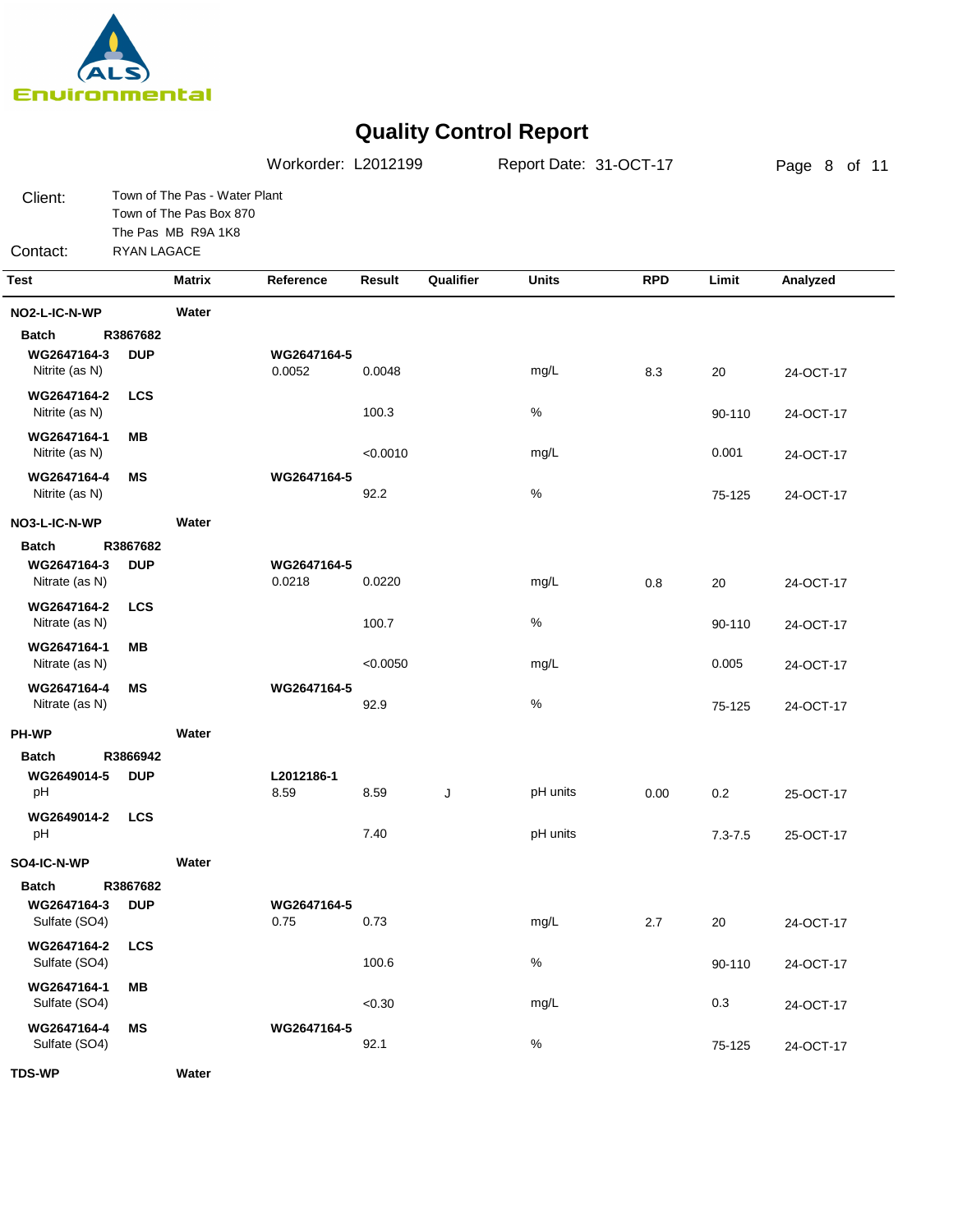

|                                                                                                                                                                                                                          |                                                                                               | Workorder: L2012199                     |                            |           | Report Date: 31-OCT-17             |            |                          | Page 9 of 11                                     |
|--------------------------------------------------------------------------------------------------------------------------------------------------------------------------------------------------------------------------|-----------------------------------------------------------------------------------------------|-----------------------------------------|----------------------------|-----------|------------------------------------|------------|--------------------------|--------------------------------------------------|
| Client:<br>Contact:                                                                                                                                                                                                      | Town of The Pas - Water Plant<br>Town of The Pas Box 870<br>The Pas MB R9A 1K8<br>RYAN LAGACE |                                         |                            |           |                                    |            |                          |                                                  |
| <b>Test</b>                                                                                                                                                                                                              | <b>Matrix</b>                                                                                 | Reference                               | Result                     | Qualifier | <b>Units</b>                       | <b>RPD</b> | Limit                    | Analyzed                                         |
| <b>TDS-WP</b>                                                                                                                                                                                                            | Water                                                                                         |                                         |                            |           |                                    |            |                          |                                                  |
| <b>Batch</b><br>WG2650444-7<br><b>Total Dissolved Solids</b><br>WG2650444-6<br><b>Total Dissolved Solids</b><br>WG2650444-5<br><b>Total Dissolved Solids</b><br><b>TURBIDITY-WP</b><br>Batch<br>WG2650458-3<br>Turbidity | R3869354<br><b>DUP</b><br><b>LCS</b><br>MВ<br>Water<br>R3870469<br><b>DUP</b>                 | L2013006-1<br>932<br>L2011753-6<br>41.2 | 910<br>99.4<br><10<br>41.6 |           | mg/L<br>$\%$<br>mg/L<br><b>NTU</b> | 2.4<br>1.0 | 20<br>85-115<br>10<br>15 | 27-OCT-17<br>27-OCT-17<br>27-OCT-17<br>27-OCT-17 |
| WG2650458-2<br>Turbidity<br>WG2650458-1                                                                                                                                                                                  | <b>LCS</b><br><b>MB</b>                                                                       |                                         | 99.0                       |           | $\%$                               |            | 85-115                   | 27-OCT-17                                        |
| Turbidity                                                                                                                                                                                                                |                                                                                               |                                         | < 0.10                     |           | <b>NTU</b>                         |            | 0.1                      | 27-OCT-17                                        |
| <b>UV-%TRANS-WP</b><br><b>Batch</b><br>WG2649129-3                                                                                                                                                                       | Water<br>R3866510<br><b>DUP</b>                                                               | L2012199-2                              |                            |           |                                    |            |                          |                                                  |
|                                                                                                                                                                                                                          | Transmittance, UV (254 nm)                                                                    | 87.5                                    | 87.7                       |           | %T/cm                              | 0.2        | 20                       | 26-OCT-17                                        |
| WG2649129-1                                                                                                                                                                                                              | <b>IRM</b><br>Transmittance, UV (254 nm)                                                      | <b>BLANK</b>                            | 99.8                       |           | %                                  |            | 99.5-100.5               | 26-OCT-17                                        |
| WG2649129-2                                                                                                                                                                                                              | <b>LCS</b><br>Transmittance, UV (254 nm)                                                      |                                         | 99.5                       |           | %                                  |            | 85-115                   | 26-OCT-17                                        |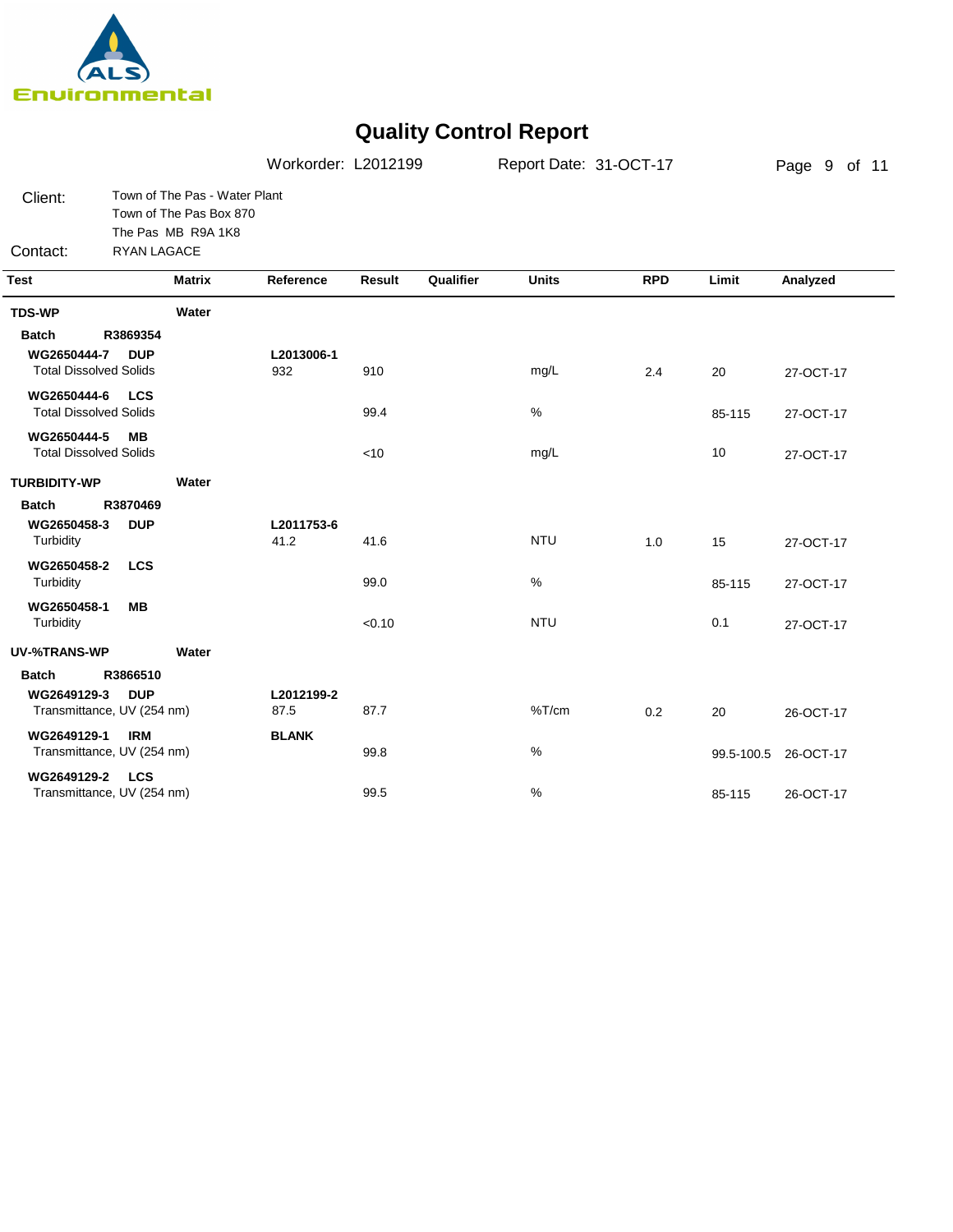Workorder: L2012199 Report Date: 31-OCT-17

| Client: | Town of The Pas - Water Plant |
|---------|-------------------------------|
|         | Town of The Pas Box 870       |
|         | The Pas MB R9A 1K8            |
| ontact: | RYAN LAGACE                   |

## Contact:

## **Legend:**

| Limit      | ALS Control Limit (Data Quality Objectives) |
|------------|---------------------------------------------|
| <b>DUP</b> | Duplicate                                   |
| <b>RPD</b> | <b>Relative Percent Difference</b>          |
| N/A        | Not Available                               |
| LCS.       | <b>Laboratory Control Sample</b>            |
| <b>SRM</b> | Standard Reference Material                 |
| MS.        | <b>Matrix Spike</b>                         |
| MSD        | <b>Matrix Spike Duplicate</b>               |
| ADE.       | <b>Average Desorption Efficiency</b>        |
| MB.        | Method Blank                                |
| IRM        | Internal Reference Material                 |
| <b>CRM</b> | Certified Reference Material                |
| CCV        | Continuing Calibration Verification         |
| CVS        | <b>Calibration Verification Standard</b>    |
| LCSD       | Laboratory Control Sample Duplicate         |
|            |                                             |
|            |                                             |

## **Sample Parameter Qualifier Definitions:**

| Qualifier | <b>Description</b>                                                                                 |
|-----------|----------------------------------------------------------------------------------------------------|
|           | Duplicate results and limits are expressed in terms of absolute difference.                        |
| MS-B      | Matrix Spike recovery could not be accurately calculated due to high analyte background in sample. |
| RPD-NA    | Relative Percent Difference Not Available due to result(s) being less than detection limit.        |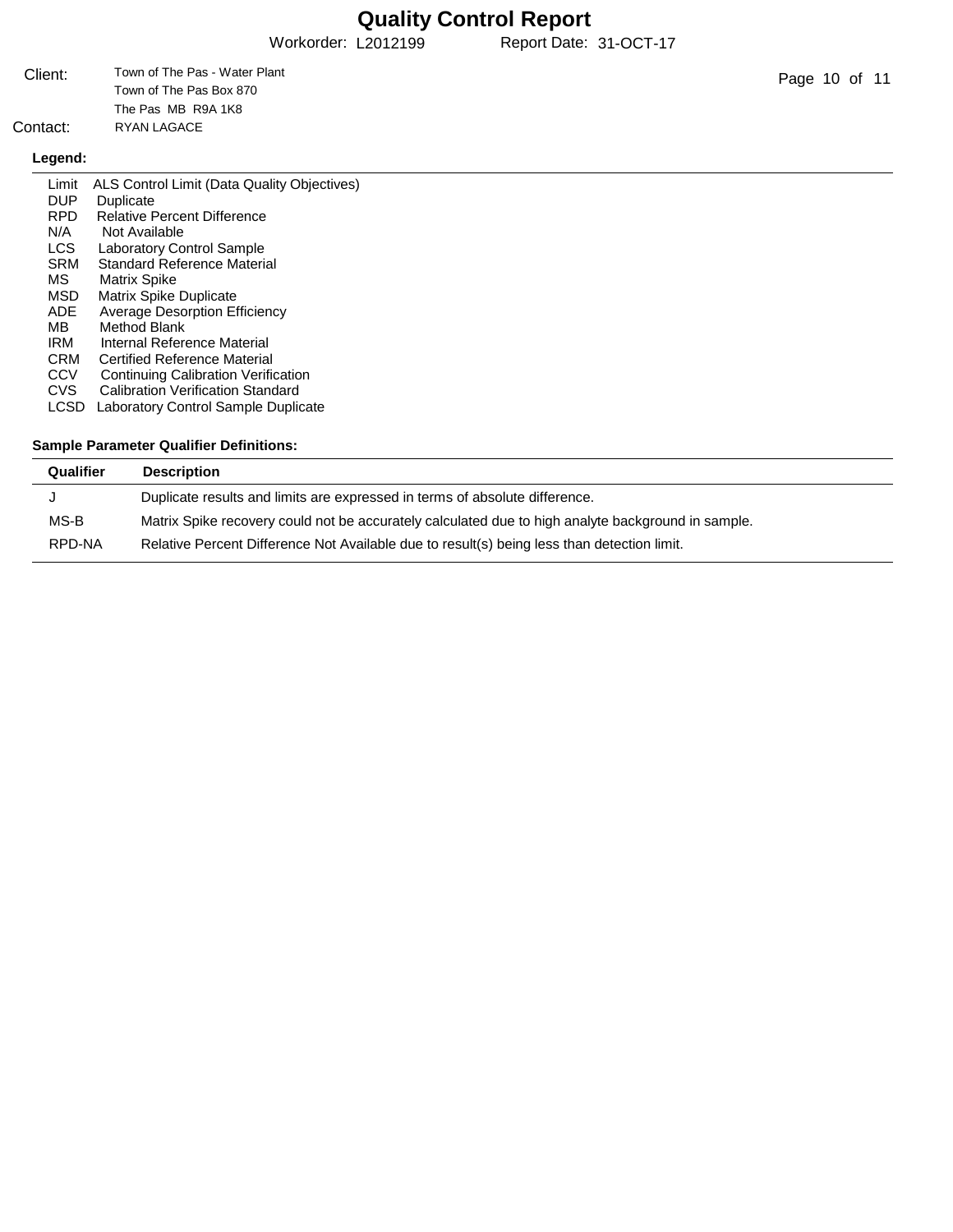Workorder: L2012199 Report Date: 31-OCT-17

| Client:  | Town of The Pas - Water Plant |
|----------|-------------------------------|
|          | Town of The Pas Box 870       |
|          | The Pas MB R9A 1K8            |
| Contact: | RYAN LAGACE                   |

### **Hold Time Exceedances:**

|                                | <b>Sample</b> |                      |                 |         |                  |              |            |
|--------------------------------|---------------|----------------------|-----------------|---------|------------------|--------------|------------|
| <b>ALS Product Description</b> | ID            | <b>Sampling Date</b> | Date Processed  | Rec. HT | <b>Actual HT</b> | <b>Units</b> | Qualifier  |
| <b>Physical Tests</b>          |               |                      |                 |         |                  |              |            |
| Turbidity                      |               |                      |                 |         |                  |              |            |
|                                |               | 23-OCT-17 14:00      | 27-OCT-17 11:04 | 3       | 4                | days         | EHT        |
|                                | 2             | 23-OCT-17 14:00      | 27-OCT-17 11:04 | 3       | 4                | days         | <b>EHT</b> |
| pH                             |               |                      |                 |         |                  |              |            |
|                                |               | 23-OCT-17 14:00      | 25-OCT-17 12:00 | 0.25    | 46               | hours        | EHTR-FM    |
|                                | 2             | 23-OCT-17 14:00      | 25-OCT-17 12:00 | 0.25    | 46               | hours        | EHTR-FM    |

### **Legend & Qualifier Definitions:**

EHTR-FM: EHTR: EHTL: EHT: Rec. HT: Exceeded ALS recommended hold time prior to sample receipt. Field Measurement recommended. Exceeded ALS recommended hold time prior to sample receipt. Exceeded ALS recommended hold time prior to analysis. Sample was received less than 24 hours prior to expiry. Exceeded ALS recommended hold time prior to analysis. ALS recommended hold time (see units).

Notes\*:

Where actual sampling date is not provided to ALS, the date (& time) of receipt is used for calculation purposes. Where actual sampling time is not provided to ALS, the earlier of 12 noon on the sampling date or the time (& date) of receipt is used for calculation purposes. Samples for L2012199 were received on 24-OCT-17 13:30.

ALS recommended hold times may vary by province. They are assigned to meet known provincial and/or federal government requirements. In the absence of regulatory hold times, ALS establishes recommendations based on guidelines published by the US EPA, APHA Standard Methods, or Environment Canada (where available). For more information, please contact ALS.

The ALS Quality Control Report is provided to ALS clients upon request. ALS includes comprehensive QC checks with every analysis to ensure our high standards of quality are met. Each QC result has a known or expected target value, which is compared against predetermined data quality objectives to provide confidence in the accuracy of associated test results.

Please note that this report may contain QC results from anonymous Sample Duplicates and Matrix Spikes that do not originate from this Work Order.